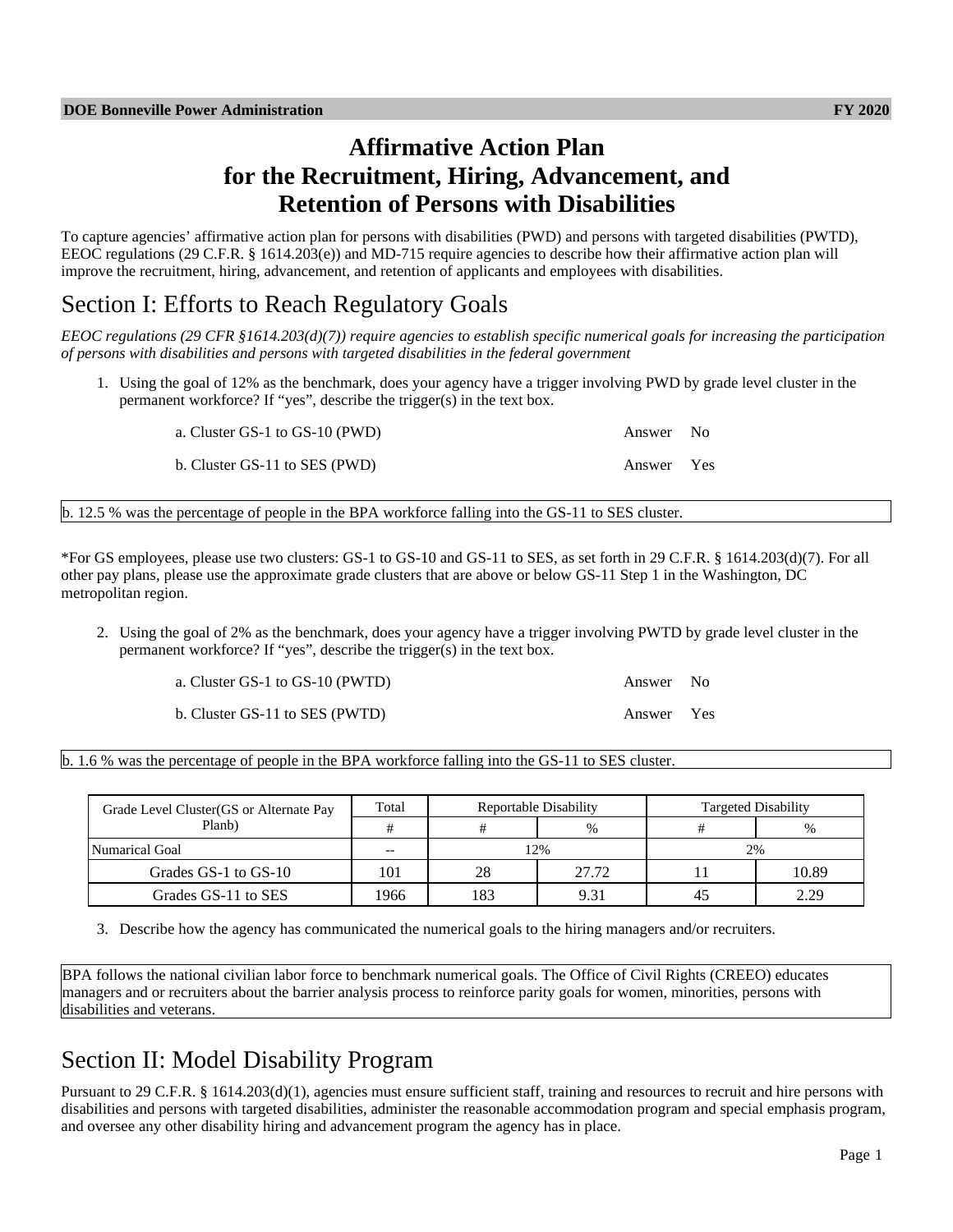# **A. PLAN TO PROVIDE SUFFICIENT & COMPETENT STAFFING FOR THE DISABILITY PROGRAM**

1. Has the agency designated sufficient qualified personnel to implement its disability program during the reporting period? If "no", describe the agency's plan to improve the staffing for the upcoming year.

#### Answer Yes

In FY 2019, CREEO Director advertised and selected two additional EEO specialist to her staff. One will serve as the agency's Disability Employment Program Manager (DEPM). The position will be filled the first quarter of FY 2020. The DEPM will take lead on many matters pertaining to Disability Employment Program.

2. Identify all staff responsible for implementing the agency's disability employment program by the office, staff employment status, and responsible official.

|                                                                                                      | # of FTE Staff By Employment Status | Responsible Official |                        |                                                                                                   |
|------------------------------------------------------------------------------------------------------|-------------------------------------|----------------------|------------------------|---------------------------------------------------------------------------------------------------|
| Disability Program Task                                                                              | Full Time                           | Part Time            | <b>Collateral Duty</b> | (Name, Title, Office)<br>Email)                                                                   |
| Answering questions from the public about<br>hiring authorities that take disability into<br>account |                                     | $\Omega$             | $\overline{0}$         | LesleyAnne Ezelle<br>Human Resources<br>Specialist<br>laezelle@bpa.gov                            |
| Processing applications from PWD and PWTD                                                            |                                     | $\Omega$             | $\theta$               | Colleen Fields,<br>Supervisory HR<br>Specialist (Recruitment &<br>Placement).<br>ccfields@bpa.gov |
| Special Emphasis Program for PWD and<br><b>PWTD</b>                                                  |                                     | $\Omega$             | $\Omega$               | Ernesto Jaquez<br><b>Equal Employment</b><br>Specialist<br>ejaquez@bpa.gov                        |
| Section 508 Compliance                                                                               |                                     | $\Omega$             | $\theta$               | Mark Holman<br><b>Equal Employment</b><br>Specialist<br>maholman@bpa.gov                          |
| Processing reasonable accommodation requests<br>from applicants and employees                        |                                     | $\Omega$             | $\theta$               | LesleyAnne Ezelle<br>Human Resources<br>Specialist<br>laezelle@bpa.gov                            |
| Architectural Barriers Act Compliance                                                                |                                     | $\Omega$             | $\Omega$               | Mark Holman<br><b>Equal Employment</b><br>Specialist<br>maholman@bpa.gov                          |

3. Has the agency provided disability program staff with sufficient training to carry out their responsibilities during the reporting period? If "yes", describe the training that disability program staff have received. If "no", describe the training planned for the upcoming year.

Answer No

The Basic DEPM course covers: Roles and responsibilities of an (Effective) Disability Program Manager, Sections 501 and 508 of the Rehabilitation Act of 1973, The Reasonable Accommodation Process, EEOC Management Directive 715 (MD-715) Disability Data Collection, Why it's Necessary Emergency Evacuation Planning, Recruiting: Interns, Vets & Schedule A and The Architectural Barriers Act (ABA).

# **B. PLAN TO ENSURE SUFFICIENT FUNDING FOR THE DISABILITY PROGRAM**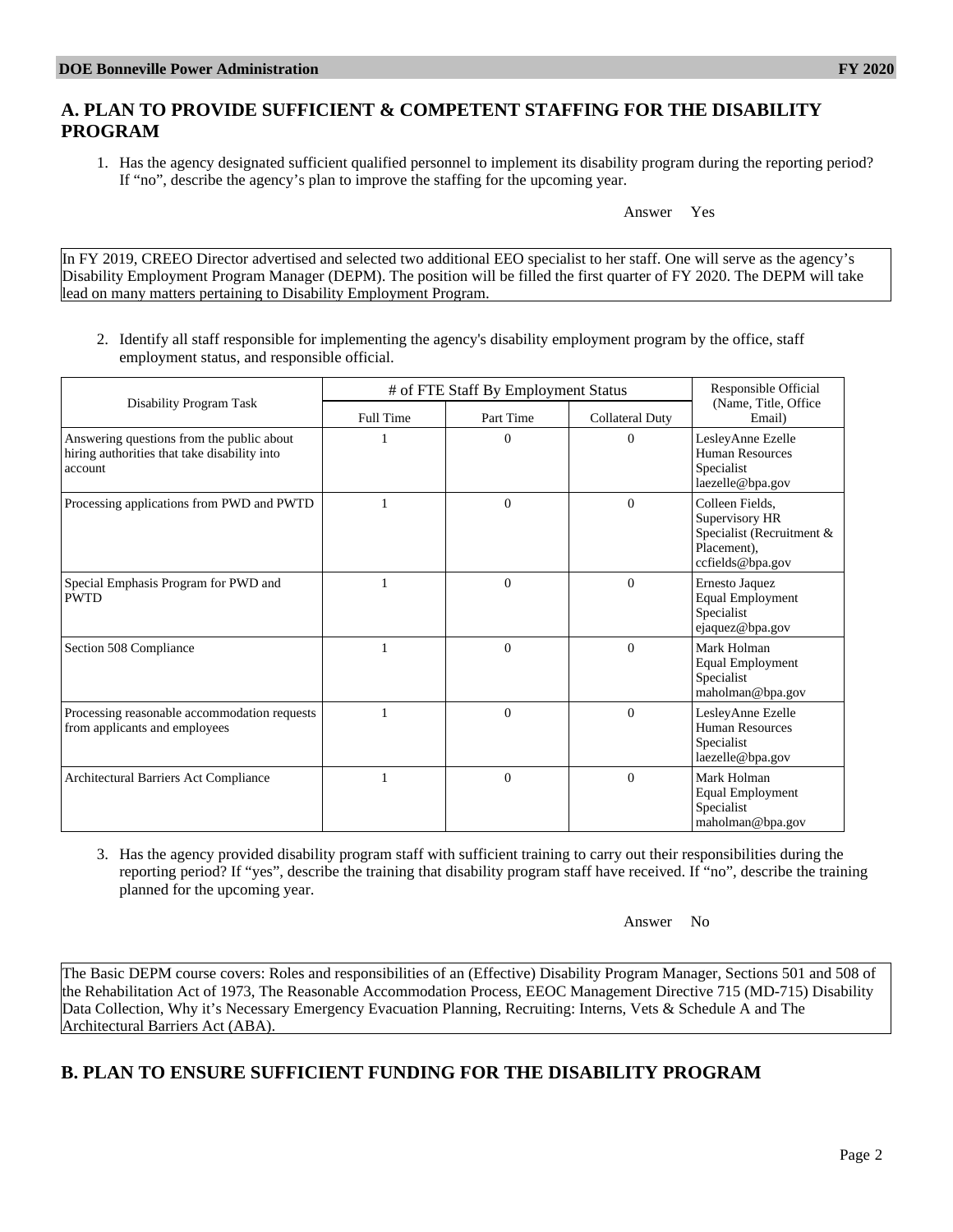Has the agency provided sufficient funding and other resources to successfully implement the disability program during the reporting period? If "no", describe the agency's plan to ensure all aspects of the disability program have sufficient funding and other resources.

Answer Yes

# Section III: Program Deficiencies In The Disability Program

| <b>Brief Description of Program</b><br><b>Deficiency</b> | B.4.a.4. to provide all supervisors and employees with training on the EEO program, including but not limited to<br>retaliation, harassment, religious accommodations, disability accommodations, the EEO complaint process, and ADR?<br>[see MD-715, II(B) and III(C)] If not, please identify the type(s) of training with insufficient funding in the comments<br>column. |                        |                                                                                                 |  |  |
|----------------------------------------------------------|------------------------------------------------------------------------------------------------------------------------------------------------------------------------------------------------------------------------------------------------------------------------------------------------------------------------------------------------------------------------------|------------------------|-------------------------------------------------------------------------------------------------|--|--|
| <b>Objective</b>                                         | consistent with program scope.                                                                                                                                                                                                                                                                                                                                               |                        | The EEO Director will work with management in an effort to secure funding to increase EEO staff |  |  |
| <b>Target Date</b>                                       | Jan 31, 2021                                                                                                                                                                                                                                                                                                                                                                 |                        |                                                                                                 |  |  |
| <b>Completion Date</b>                                   | Sep 30, 2019                                                                                                                                                                                                                                                                                                                                                                 |                        |                                                                                                 |  |  |
| <b>Planned Activities</b>                                | <b>Target Date</b>                                                                                                                                                                                                                                                                                                                                                           | <b>Completion Date</b> | <b>Planned Activity</b>                                                                         |  |  |
|                                                          | Jan 31, 2021                                                                                                                                                                                                                                                                                                                                                                 |                        | Increase staffing levels consistent with program scope. Ongoing                                 |  |  |
| <b>Accomplishments</b>                                   | <b>Fiscal Year</b>                                                                                                                                                                                                                                                                                                                                                           | <b>Accomplishment</b>  |                                                                                                 |  |  |

| <b>Brief Description of Program</b><br><b>Deficiency</b> | B.4.a.8. to effectively administer its special emphasis programs (such as, Federal Women's Program, Hispanic<br>Employment Program, and People with Disabilities Program Manager)? [5 USC § 7201; 38 USC § 4214; 5 CFR §<br>720.204; 5 CFR § 213.3102(t) and (u); 5 CFR § 315.709] |                              |                                                                                                 |  |  |  |
|----------------------------------------------------------|------------------------------------------------------------------------------------------------------------------------------------------------------------------------------------------------------------------------------------------------------------------------------------|------------------------------|-------------------------------------------------------------------------------------------------|--|--|--|
| Objective                                                | consistent with program scope.                                                                                                                                                                                                                                                     |                              | The EEO Director will work with management in an effort to secure funding to increase EEO staff |  |  |  |
| <b>Target Date</b>                                       | Jan 31, 2021                                                                                                                                                                                                                                                                       |                              |                                                                                                 |  |  |  |
| <b>Completion Date</b>                                   | Aug 30, 2019                                                                                                                                                                                                                                                                       |                              |                                                                                                 |  |  |  |
|                                                          | <b>Target Date</b>                                                                                                                                                                                                                                                                 | <b>Completion Date</b>       | <b>Planned Activity</b>                                                                         |  |  |  |
| <b>Planned Activities</b>                                | Jan 31, 2021                                                                                                                                                                                                                                                                       |                              | Increase staffing levels consistent with program scope. Ongoing                                 |  |  |  |
| <b>Accomplishments</b>                                   | <b>Fiscal Year</b>                                                                                                                                                                                                                                                                 | <i><b>Accomplishment</b></i> |                                                                                                 |  |  |  |

| <b>Brief Description of Program</b><br><b>Deficiency</b> | $\frac{81614.102(a)(8)}{ }$ | C.3.b.6. Provide disability accommodations when such accommodations do not cause an undue hardship? [see 29 CFR |                                                                                                                                                            |  |  |  |  |
|----------------------------------------------------------|-----------------------------|-----------------------------------------------------------------------------------------------------------------|------------------------------------------------------------------------------------------------------------------------------------------------------------|--|--|--|--|
| Objective                                                |                             |                                                                                                                 | Reasonable Accommodations is the function of Human Capital Management.                                                                                     |  |  |  |  |
| <b>Target Date</b>                                       | Sep 30, 2019                |                                                                                                                 |                                                                                                                                                            |  |  |  |  |
| <b>Completion Date</b>                                   | Sep 30, 2019                |                                                                                                                 |                                                                                                                                                            |  |  |  |  |
|                                                          | <b>Target Date</b>          | <b>Completion Date</b>                                                                                          | <b>Planned Activity</b>                                                                                                                                    |  |  |  |  |
| <b>Planned Activities</b>                                | Jan 31, 2021                | September 30, 2019                                                                                              | Draft and implement elements in managers and supervisors performance<br>appraisal to evaluate their commitment to EEO policies, principles and<br>program. |  |  |  |  |
| <b>Accomplishments</b>                                   | <b>Fiscal Year</b>          | <b>Accomplishment</b>                                                                                           |                                                                                                                                                            |  |  |  |  |

# Section IV: Plan to Recruit and Hire Individuals with Disabilities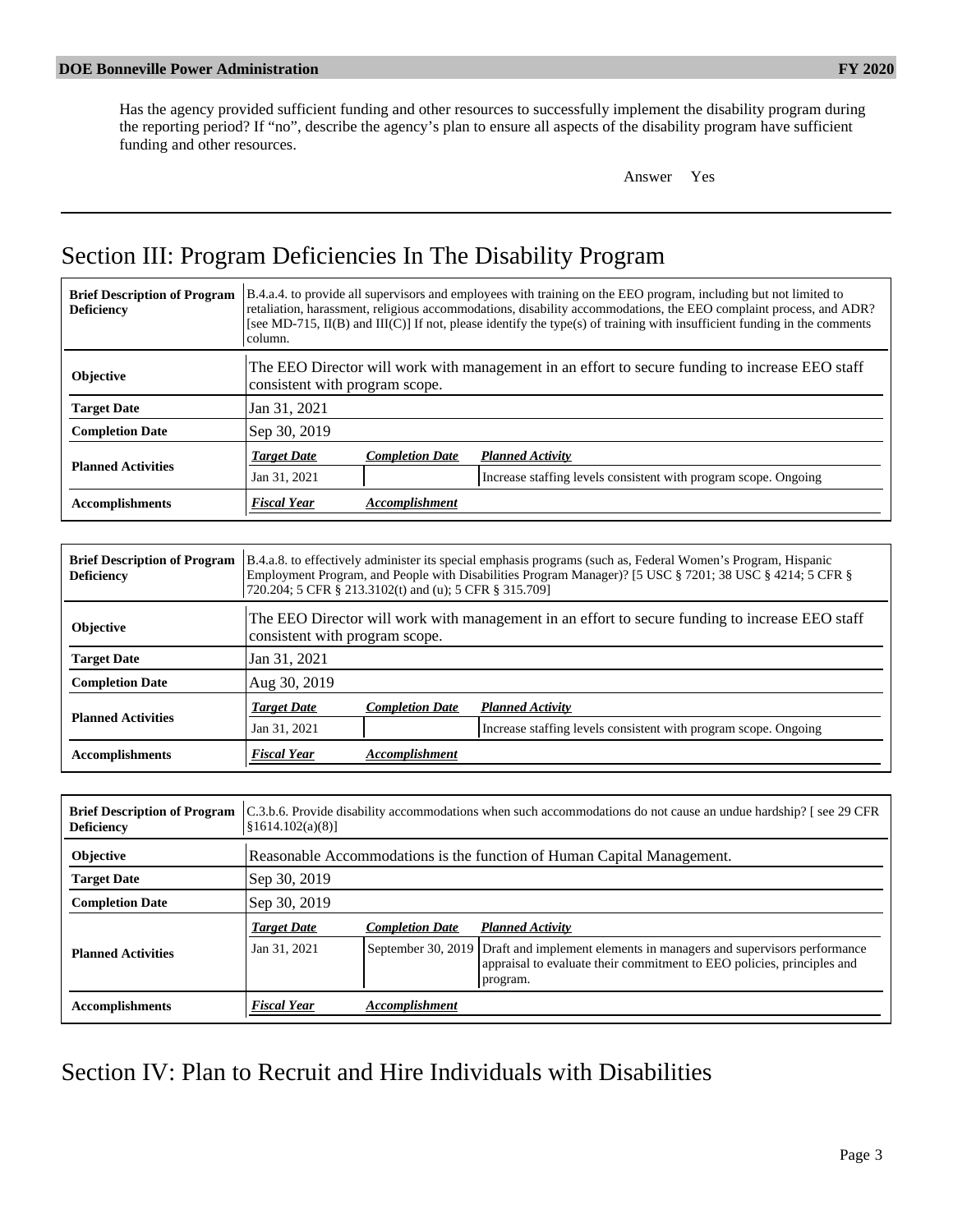#### **DOE Bonneville Power Administration FY 2020**

Pursuant to 29 C.F.R. §1614.203(d)(1)(i) and (ii), agencies must establish a plan to increase the recruitment and hiring of individuals with disabilities. The questions below are designed to identify outcomes of the agency's recruitment program plan for PWD and PWTD

## **A. PLAN TO IDENTIFY JOB APPLICATIONS WITH DISABILITIES**

1. Describe the programs and resources the agency uses to identify job applicants with disabilities, including individuals with targeted disabilities.

Targeted Recruitment – We have designed a process to identify/track candidates from a variety of events and map the outreach efforts to actual hires at BPA to determine our success rate (or lack thereof). This process is underway in our Recruitment & Placement workgroup within Human Capital Management.

2. Pursuant to 29 C.F.R. §1614.203(a)(3), describe the agency's use of hiring authorities that take disability into account (e.g., Schedule A) to recruit PWD and PWTD for positions in the permanent workforce

Information about the Schedule A Hiring Authority is available for managers on BPA's internal Manager's Resource page. BPA EEO office will work with the Public Affairs Sounding Board team to create an external webpage on BPA Jobs website to promote Schedule A Hiring Authority once there is a Person's with Targeted Disabilities Recruitment plan in place. BPA's Civil Rights/ EEO Office and BPA's Disability Awareness Resource Group will incorporate the following measures for FY 2018 and beyond as suggested by the Equal Employment Opportunity Commission: 1. Collect and review applicant flow data to access the recruitment of qualified individuals with targeted disabilities. NOTE: The Bonneville Power Administration does not receive applicant flow data from the USA Jobs website. 2. Conduct focus groups with employees and targeted disabilities to discuss their recruitment, hiring and career growth experiences with the agency. 3. Meet with disability organizations and universities' Disabled Student Services offices to explore the perceptions of the agency within the disability community. 4. Evaluate the career advancement opportunities for employees with targeted disabilities to and through the mission critical occupations. 5. Review all occupations and identify series having occupational requirements that may preclude employment of People with Targeted Disabilities. 6. Conduct climate assessment (surveys) to obtain feedback from the workforce. 7. Resurvey the workforce to ensure accurate disability status information. 8. We will work with the Oregon State Department of Rehabilitation to apply best practices for empowering people with disabilities.

3. When individuals apply for a position under a hiring authority that takes disability into account (e.g., Schedule A), explain how the agency (1) determines if the individual is eligible for appointment under such authority; and, (2) forwards the individual's application to the relevant hiring officials with an explanation of how and when the individual may be appointed.

Targeted Recruitment – BPA has designed an effective process to identify/track candidates from a variety of Events and map to actual hires at BPA to determine our success rate (or lack thereof) for those under Schedule A or other hiring authority. This process is underway in our Recruitment & Placement workgroup within HR. Our Recruitment Coordinator will be utilizing a program to monitor this activity beginning with second quarter of FY 2018. The Recruitment Coordinator will let the hiring officials know about these relevant individuals.

4. Has the agency provided training to all hiring managers on the use of hiring authorities that take disability into account (e.g., Schedule A)? If "yes", describe the type(s) of training and frequency. If "no", describe the agency's plan to provide this training.

Answer Yes

HCM offered 4 training sessions in FY2019, educating managers on the use of hiring authorities. Course Title: Personnel Basics for Federal Managers Hiring Course Date(s): 12/12/18, 3/13/19, 6/19/19, 9/18/19 Target Audience: Managers and Supervisors Course Description: This class uses real-life examples to teach the nuts and bolts of federal personnel law and hiring in the federal environment. Managers learn tools and strategies needed to handle employee discipline and performance issues, ranging from informal counseling to formal discipline to removal actions with appeals to the Merit Systems Protection Board (MSPB). Managers will also learn the basic structure of federal hiring procedures that will help navigate the process more efficiently and quickly.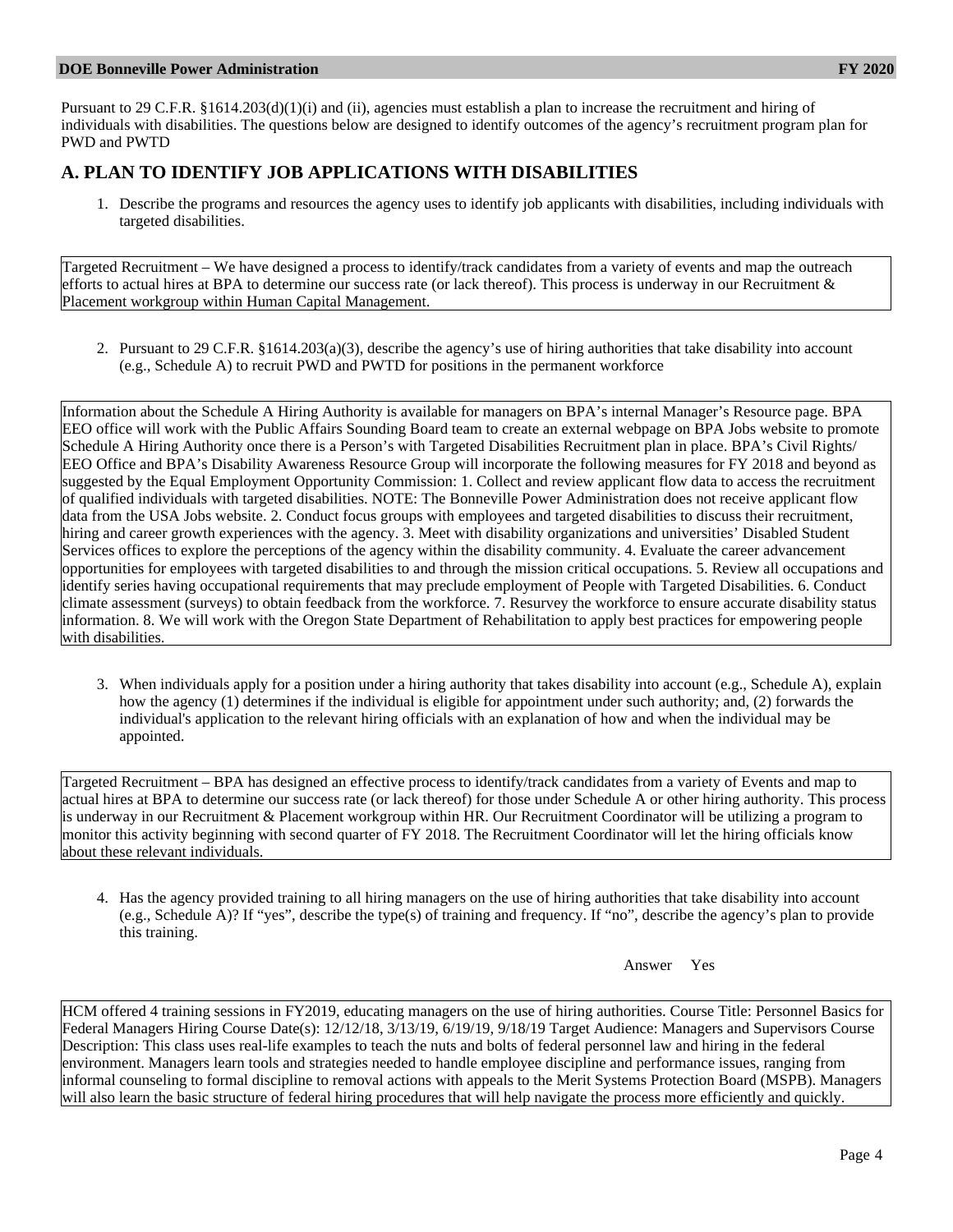## **B. PLAN TO ESTABLISH CONTACTS WITH DISABILITY EMPLOYMENT ORGANIZATIONS**

Describe the agency's efforts to establish and maintain contacts with organizations that assist PWD, including PWTD, in securing and maintaining employment.

In FY 2019, BPA increased its CREEO staff by hiring two EEO Specialist. Building the Disability Employment Program will be one of the main responsibilities of the new staff.

## **C. PROGRESSION TOWARDS GOALS (RECRUITMENT AND HIRING)**

1. Using the goals of 12% for PWD and 2% for PWTD as the benchmarks, do triggers exist for PWD and/or PWTD among the new hires in the permanent workforce? If "yes", please describe the triggers below.

a. New Hires for Permanent Workforce (PWD) Answer No

b. New Hires for Permanent Workforce (PWTD) Answer Yes

#### b. Triggers exist for PWTD. PWTD represented 0% of new hires in the permanent workforce.

|                              |        |                        | Reportable Disability  | <b>Targeted Disability</b> |                        |  |
|------------------------------|--------|------------------------|------------------------|----------------------------|------------------------|--|
| New Hires                    | Total  | Permanent<br>Workforce | Temporary<br>Workforce | Permanent<br>Workforce     | Temporary<br>Workforce |  |
|                              | $(\#)$ | $(\%)$                 | $(\%)$                 | $(\%)$                     | $(\%)$                 |  |
| % of Total<br>Applicants     |        |                        |                        |                            |                        |  |
| % of Qualified<br>Applicants |        |                        |                        |                            |                        |  |
| % of New Hires               |        |                        |                        |                            |                        |  |

2. Using the qualified applicant pool as the benchmark, do triggers exist for PWD and/or PWTD among the new hires for any of the mission- critical occupations (MCO)? If "yes", please describe the triggers below. Select "n/a" if the applicant data is not available for your agency, and describe your plan to provide the data in the text box.

a. New Hires for MCO (PWD) Answer Yes b. New Hires for MCO (PWTD) Answer Yes

a. Triggers exist for 2 of our seven MCO's. Their percentage is below the 12% threshold. These MCO's are for the following OPM occupation codes: 0850 and 1130 b. Triggers exist for the all MCO's. PWTD represented 0% of the new hires in the permanent workforce.

| New Hires to                                       |                          |                         | Reportable Disability | Targetable Disability |           |  |
|----------------------------------------------------|--------------------------|-------------------------|-----------------------|-----------------------|-----------|--|
| Mission-Critical<br>Occupations                    | Total                    | Qualified<br>Applicants | New Hires             | Qualified Applicants  | New Hires |  |
|                                                    | $(\#)$                   | $(\%)$                  | $(\%)$                | $(\%)$                | $(\% )$   |  |
| Numerical Goal                                     | $\overline{\phantom{m}}$ | 12%                     |                       | 2%                    |           |  |
| 0201HUMAN<br><b>RESOURCES</b><br><b>MANAGEMENT</b> | $\overline{0}$           | 0.00                    | 0.00                  | 0.00                  | 0.00      |  |
| 0340PROGRAM<br><b>MANAGEMENT</b>                   | $\overline{0}$           | 0.00                    | 0.00                  | 0.00                  | 0.00      |  |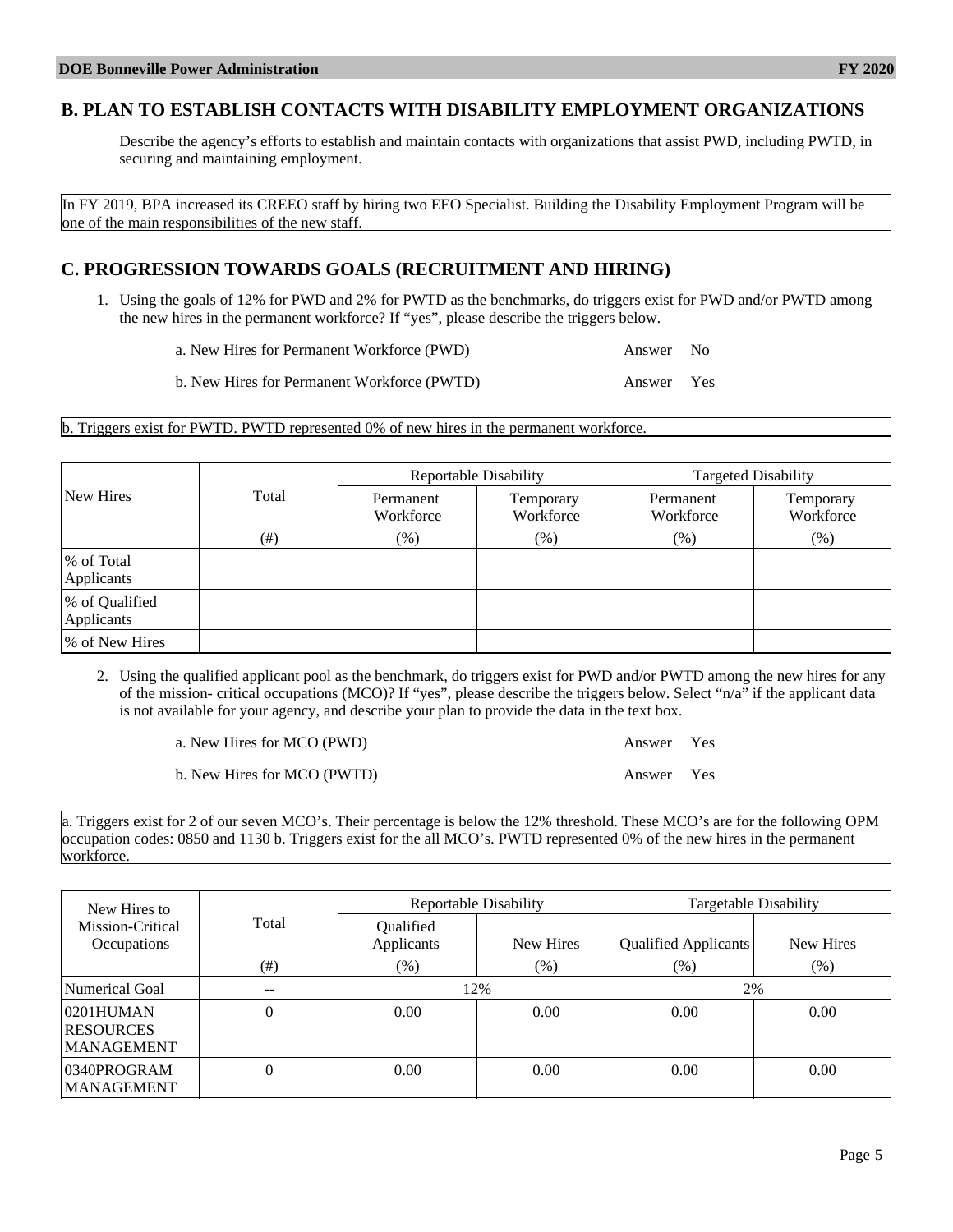| New Hires to                                                 |                  |                         | <b>Reportable Disability</b> |                             | Targetable Disability |  |
|--------------------------------------------------------------|------------------|-------------------------|------------------------------|-----------------------------|-----------------------|--|
| Mission-Critical<br>Occupations                              | Total            | Qualified<br>Applicants | <b>New Hires</b>             | <b>Qualified Applicants</b> | <b>New Hires</b>      |  |
|                                                              | $($ # $)$        | (% )                    | (% )                         | (% )                        | (% )                  |  |
| <b>Numerical Goal</b>                                        | $\sim$ $\sim$    |                         | 12%                          | 2%                          |                       |  |
| 0501FINANCIAL<br><b>ADMINISTRATION</b><br><b>AND PROGRAM</b> | $\boldsymbol{0}$ | 0.00                    | 0.00                         | 0.00                        | 0.00                  |  |
| 0510ACCOUNTING                                               | $\mathbf{0}$     | 0.00                    | 0.00                         | 0.00                        | 0.00                  |  |
| 0801GENERAL<br><b>ENGINEERING</b>                            | $\boldsymbol{0}$ | 0.00                    | 0.00                         | 0.00                        | 0.00                  |  |
| 0840NUCLEAR<br><b>ENGINEERING</b>                            | $\boldsymbol{0}$ | 0.00                    | 0.00                         | 0.00                        | 0.00                  |  |
| 0850ELECTRICAL<br><b>ENGINEERING</b>                         | $\overline{0}$   | 0.00                    | 0.00                         | 0.00                        | 0.00                  |  |
| 1101GENERAL<br><b>BUSINESS AND</b><br><b>INDUSTRY</b>        | $\overline{0}$   | 0.00                    | 0.00                         | 0.00                        | 0.00                  |  |
| 1102CONTRACTIN                                               | $\mathbf{0}$     | 0.00                    | 0.00                         | 0.00                        | 0.00                  |  |
| 1130PUBLIC<br><b>UTILITIES</b><br><b>SPECIALIST</b>          | $\overline{0}$   | 0.00                    | 0.00                         | 0.00                        | 0.00                  |  |
| 2210INFORMATIOI<br><b>TECHNOLOGY</b><br><b>MANAGEMENT</b>    | $\overline{0}$   | 0.00                    | 0.00                         | 0.00                        | 0.00                  |  |
| 2810ELECTRICIAN<br>(HIGH VOLTAGE)                            | $\Omega$         | 0.00                    | 0.00                         | 0.00                        | 0.00                  |  |
| 5407ELECTRIC<br><b>POWER</b><br><b>CONTROLLING</b>           | $\overline{0}$   | 0.00                    | 0.00                         | 0.00                        | 0.00                  |  |

3. Using the relevant applicant pool as the benchmark, do triggers exist for PWD and/or PWTD among the qualified internal applicants for any of the mission-critical occupations (MCO)? If "yes", please describe the triggers below. Select "n/a" if the applicant data is not available for your agency, and describe your plan to provide the data in the text box.

| a. Qualified Applicants for MCO (PWD)  | Answer Yes |  |
|----------------------------------------|------------|--|
| b. Qualified Applicants for MCO (PWTD) | Answer Yes |  |

a. Triggers exist for all of the MCO's. b. Triggers exist for all of the MCO's.

4. Using the qualified applicant pool as the benchmark, do triggers exist for PWD and/or PWTD among employees promoted to any of the mission- critical occupations (MCO)? If "yes", please describe the triggers below. Select "n/a" if the applicant data is not available for your agency, and describe your plan to provide the data in the text box.

| a. Promotions for MCO (PWD)  | Answer Yes |  |
|------------------------------|------------|--|
| b. Promotions for MCO (PWTD) | Answer Yes |  |

a. 0 % was the percentage of PWD promoted into MCO's in the BPA workforce. b. 0 % was the percentage of PWD promoted into MCO's in the BPA workforce.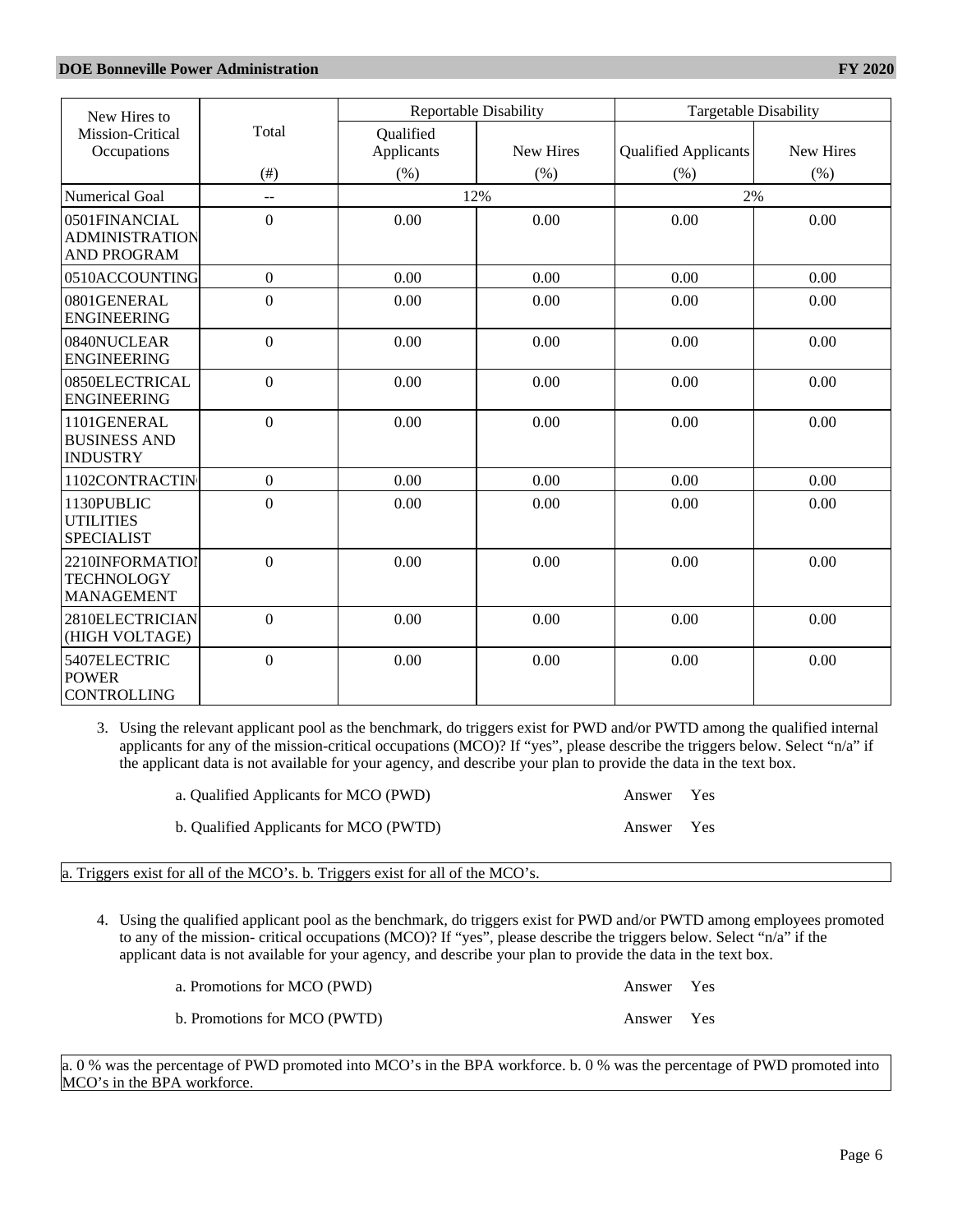# Section V: Plan to Ensure Advancement Opportunities for Employees with Disabilities

Pursuant to 29 C.F.R. §1614.203(d)(1)(iii), agencies are required to provide sufficient advancement opportunities for employees with disabilities. Such activities might include specialized training and mentoring programs, career development opportunities, awards programs, promotions, and similar programs that address advancement. In this section, agencies should identify, and provide data on programs designed to ensure advancement opportunities for employees with disabilities.

# **A. ADVANCEMENT PROGRAM PLAN**

Describe the agency's plan to ensure PWD, including PWTD, have sufficient opportunities for advancement.

In FY 2019, BPA increased CREEO staff by hiring two EEO Specialists with start dates for the first quarter of FY 2020. Managing the Disability Employment Program will be one of the main responsibilities of the new Disability Employment Program Manager/ EEO Specialist.

# **B. CAREER DEVELOPMENT OPPORTUNITES**

1. Please describe the career development opportunities that the agency provides to its employees.

Executive Excellence This program offers the BPA executive team a menu of development actions to deepen their current skills and competencies in the OPM Executive Core Competencies. Examples are formal training, 360 degree assessment, executive coaching, and collective-focused leadership of interventions at the enterprise level. Emerging Leader 2019 Emerging Leader is now a 3-day interactive course targeted for individual contributors exploring a possible career path as a manager at BPA. The class introduces tools to explore what it means to be a manager and leader at BPA.

2. In the table below, please provide the data for career development opportunities that require competition and/or supervisory recommendation/ approval to participate.

| Career Development<br>Opportunities  | <b>Total Participants</b> |                  | <b>PWD</b>            |                  | <b>PWTD</b>          |                   |
|--------------------------------------|---------------------------|------------------|-----------------------|------------------|----------------------|-------------------|
|                                      | Applicants (#)            | Selectees $(\#)$ | Applicants<br>$(\% )$ | Selectees $(\%)$ | Applicants<br>$(\%)$ | Selectees $(\% )$ |
| <b>Mentoring Programs</b>            |                           |                  |                       |                  |                      |                   |
| Fellowship Programs                  |                           |                  |                       |                  |                      |                   |
| Other Career Development<br>Programs |                           |                  |                       |                  |                      |                   |
| <b>Coaching Programs</b>             |                           |                  |                       |                  |                      |                   |
| <b>Training Programs</b>             |                           |                  |                       |                  |                      |                   |
| <b>Internship Programs</b>           |                           |                  |                       |                  |                      |                   |
| Detail Programs                      |                           |                  |                       |                  |                      |                   |

3. Do triggers exist for PWD among the applicants and/or selectees for any of the career development programs? (The appropriate benchmarks are the relevant applicant pool for the applicants and the applicant pool for selectees.) If "yes", describe the trigger(s) in the text box. Select "n/a" if the applicant data is not available for your agency, and describe your plan to provide the data in the text box.

| a. Applicants (PWD) | Answer N/A |  |
|---------------------|------------|--|
| b. Selections (PWD) | Answer N/A |  |

not applicable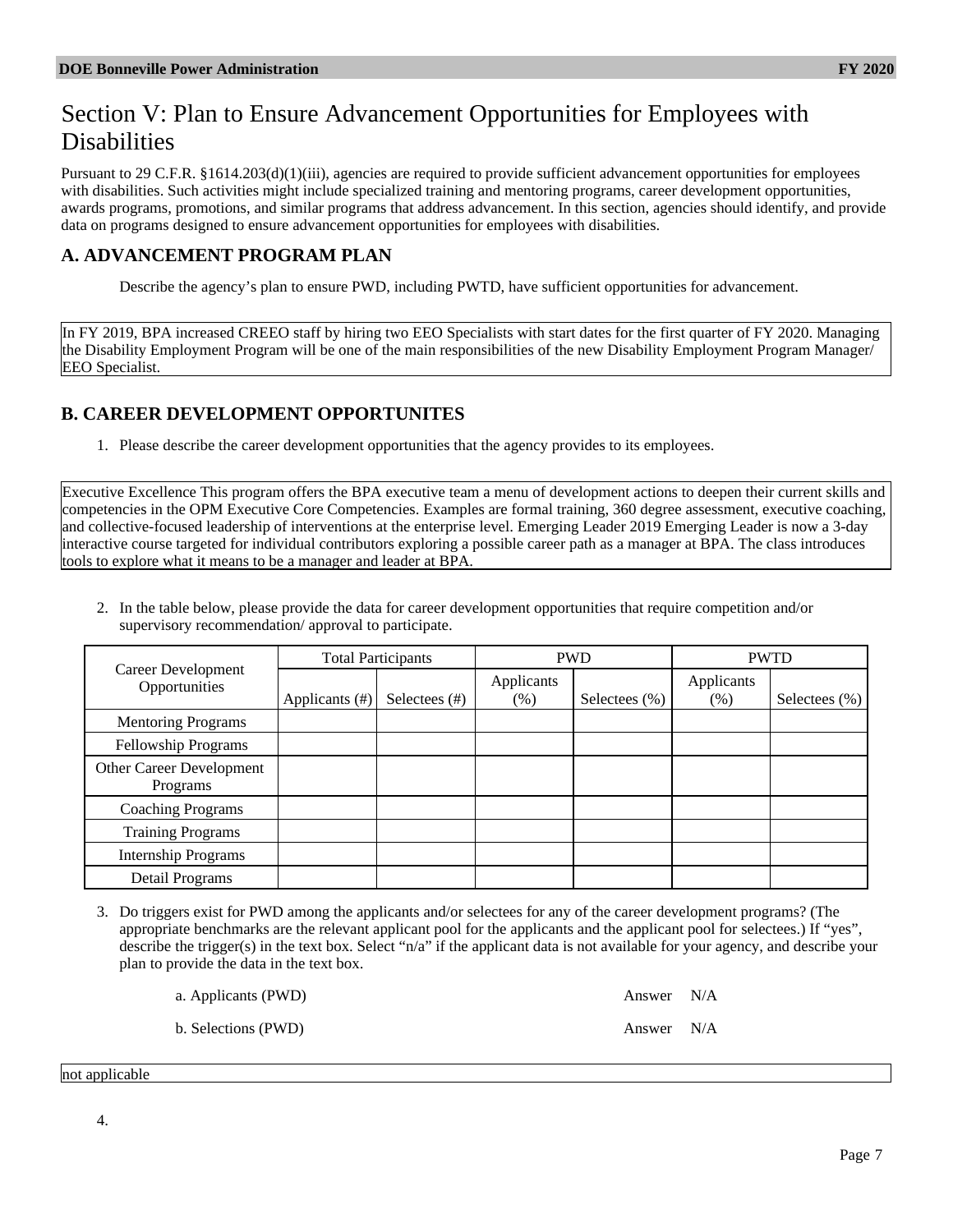Do triggers exist for PWTD among the applicants and/or selectees for any of the career development programs? (The appropriate benchmarks are the relevant applicant pool for the applicants and the applicant pool for selectees.) If "yes", describe the trigger(s) in the text box. Select "n/a" if the applicant data is not available for your agency, and describe your plan to provide the data in the text box.

| a. Applicants (PWTD) | Answer N/A |  |
|----------------------|------------|--|
| b. Selections (PWTD) | Answer N/A |  |

not applicable

## **C. AWARDS**

1. Using the inclusion rate as the benchmark, does your agency have a trigger involving PWD and/or PWTD for any level of the time-off awards, bonuses, or other incentives? If "yes", please describe the trigger(s) in the text box.

| a. Awards, Bonuses, & Incentives (PWD)  | Answer Yes |  |
|-----------------------------------------|------------|--|
| b. Awards, Bonuses, & Incentives (PWTD) | Answer Yes |  |

a. Time off awards of 9 hours or less was not a triggering event. All other time off awards and cash awards, though, were triggers in the BPA workforce. b. Time off awards of 9 hours or less was not a triggering event. All other time off awards and cash awards, though, were triggers in the BPA workforce.

| Time-Off Awards                                         | Total $($ # $)$ | Reportable<br>Disability % | <b>Without Reportable</b><br>Disability % | <b>Targeted Disability</b><br>$\frac{0}{0}$ | Without Targeted<br>Disability % |
|---------------------------------------------------------|-----------------|----------------------------|-------------------------------------------|---------------------------------------------|----------------------------------|
| Time-Off Awards 1 - 10 hours:<br>Awards Given           | 73              | 3.15                       | 2.31                                      | 1.33                                        | 3.79                             |
| Time-Off Awards 1 - 10 Hours:<br><b>Total Hours</b>     | 508             | 22.73                      | 17.11                                     | 9.33                                        | 27.49                            |
| Time-Off Awards 1 - 10 Hours:<br>Average Hours          | 6               | 2.45                       | 0.29                                      | 9.33                                        | 0.00                             |
| Time-Off Awards 11 - 20 hours:<br>Awards Given          | 134             | 8.04                       | 4.29                                      | 4.00                                        | 9.48                             |
| Time-Off Awards 11 - 20 Hours:<br><b>Total Hours</b>    | 2522            | 151.05                     | 81.38                                     | 80.00                                       | 176.30                           |
| Time-Off Awards 11 - 20 Hours:<br>Average Hours         | 18              | 6.29                       | 0.76                                      | 26.67                                       | $-0.95$                          |
| Time-Off Awards 21 - 30 hours:<br>Awards Given          | 319             | 11.19                      | 11.69                                     | 10.67                                       | 11.37                            |
| Time-Off Awards 21 - 30 Hours:<br><b>Total Hours</b>    | 9422            | 334.97                     | 345.02                                    | 320.00                                      | 340.28                           |
| Time-Off Awards 21 - 30 Hours:<br>Average Hours         | 29              | 10.14                      | 1.22                                      | 40.00                                       | $-0.47$                          |
| Time-Off Awards 31 - 40 hours:<br>Awards Given          | 308             | 7.34                       | 11.73                                     | 6.67                                        | 7.58                             |
| Time-Off Awards 31 - 40 Hours:<br><b>Total Hours</b>    | 12234           | 292.66                     | 465.62                                    | 266.67                                      | 301.90                           |
| Time-Off Awards 31 - 40 Hours:<br>Average Hours         | 39              | 13.64                      | 1.64                                      | 53.33                                       | $-0.47$                          |
| Time-Off Awards 41 or more<br>Hours: Awards Given       | 50              | 2.10                       | 1.77                                      | 4.00                                        | 1.42                             |
| Time-Off Awards 41 or more<br><b>Hours: Total Hours</b> | 2498            | 104.90                     | 88.23                                     | 200.00                                      | 71.09                            |
| Time-Off Awards 41 or more<br>Hours: Average Hours      | 49              | 17.48                      | 2.06                                      | 66.67                                       | 0.00                             |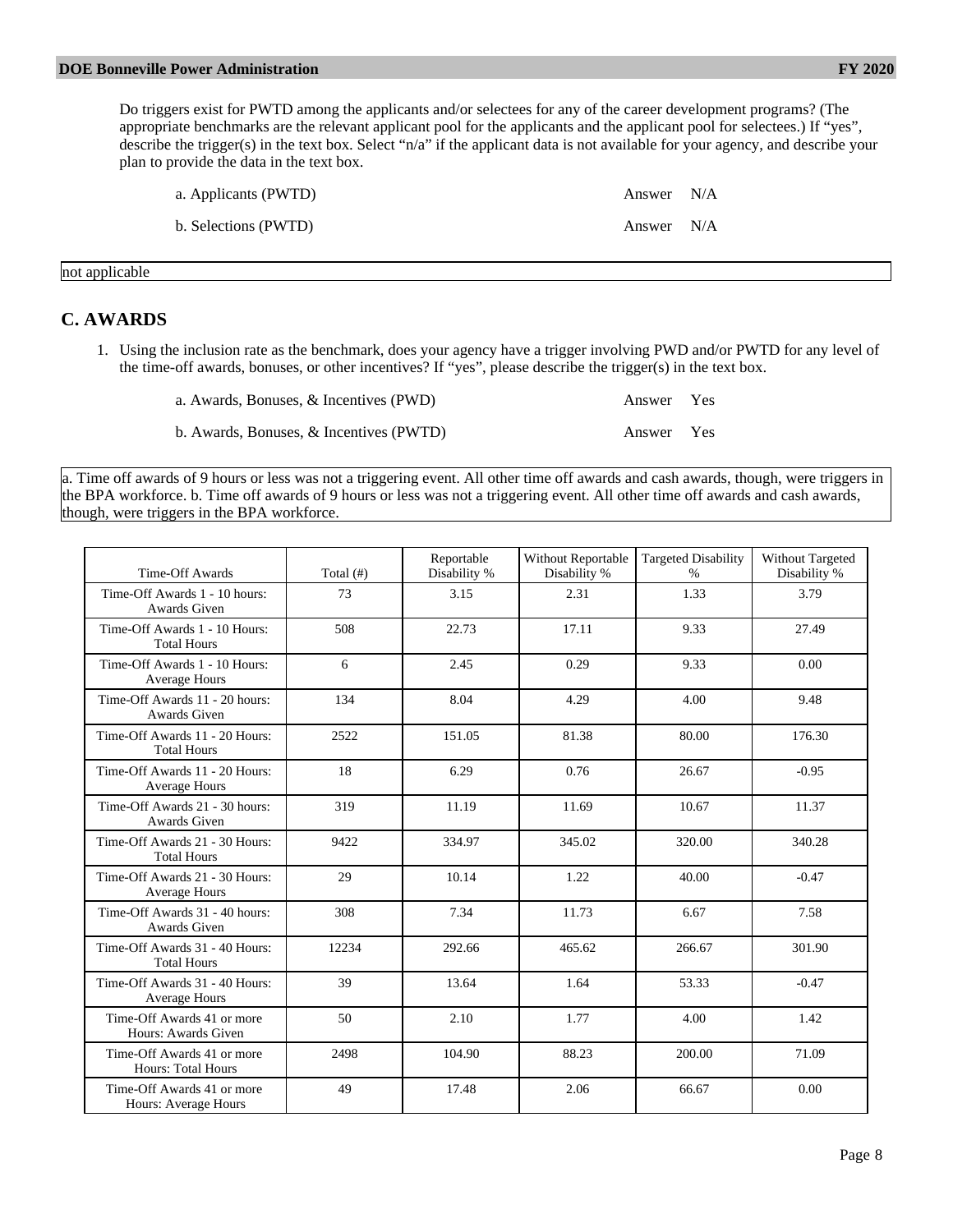### **DOE Bonneville Power Administration FY 2020**

| Cash Awards                                          | Total $($ # $)$ | Reportable<br>Disability % | <b>Without Reportable</b><br>Disability % | <b>Targeted Disability</b><br>$\frac{0}{0}$ | Without Targeted<br>Disability % |
|------------------------------------------------------|-----------------|----------------------------|-------------------------------------------|---------------------------------------------|----------------------------------|
| Cash Awards: \$501 - \$999: Awards<br>Given          | 155             | 6.29                       | 5.38                                      | 8.00                                        | 5.69                             |
| Cash Awards: \$501 - \$999: Total<br>Amount          | 107206          | 4597.90                    | 3670.28                                   | 6270.67                                     | 4003.32                          |
| Cash Awards: \$501 - \$999:<br>Average Amount        | 691             | 255.24                     | 28.67                                     | 1044.00                                     | $-25.12$                         |
| Cash Awards: \$1000 - \$1999:<br>Awards Given        | 1015            | 33.92                      | 37.12                                     | 41.33                                       | 31.28                            |
| Cash Awards: \$1000 - \$1999: Total<br>Amount        | 1377583         | 49207.34                   | 49851.66                                  | 55297.33                                    | 47042.65                         |
| Cash Awards: \$1000 - \$1999:<br>Average Amount      | 1357            | 506.99                     | 56.45                                     | 1782.67                                     | 53.55                            |
| Cash Awards: \$2000 - \$2999:<br><b>Awards Given</b> | 848             | 29.72                      | 30.98                                     | 33.33                                       | 28.44                            |
| Cash Awards: \$2000 - \$2999: Total<br>Amount        | 2092829         | 73043.36                   | 76523.54                                  | 83322.67                                    | 69389.57                         |
| Cash Awards: \$2000 - \$2999:<br>Average Amount      | 2467            | 859.09                     | 103.83                                    | 3332.00                                     | $-19.91$                         |
| Cash Awards: \$3000 - \$3999:<br>Awards Given        | 450             | 12.94                      | 16.81                                     | 13.33                                       | 12.80                            |
| Cash Awards: \$3000 - \$3999: Total<br>Amount        | 1525694         | 42841.96                   | 57152.12                                  | 43592.00                                    | 42575.36                         |
| Cash Awards: \$3000 - \$3999:<br>Average Amount      | 3390            | 1157.69                    | 142.88                                    | 4358.67                                     | 19.91                            |
| Cash Awards: \$4000 - \$4999:<br>Awards Given        | 103             | 1.05                       | 4.20                                      | 1.33                                        | 0.95                             |
| Cash Awards: \$4000 - \$4999: Total<br>Amount        | 440990          | 4494.76                    | 17996.43                                  | 5581.33                                     | 4108.53                          |
| Cash Awards: \$4000 - \$4999:<br>Average Amount      | 4281            | 1498.25                    | 179.95                                    | 5581.33                                     | 46.92                            |
| Cash Awards: \$5000 or more:<br>Awards Given         | 35              | 1.40                       | 1.26                                      | 2.67                                        | 0.95                             |
| Cash Awards: \$5000 or more: Total<br>Amount         | 193031          | 7080.42                    | 7052.59                                   | 13436.00                                    | 4821.33                          |
| Cash Awards: \$5000 or more:<br>Average Amount       | 5515            | 1769.93                    | 235.06                                    | 6717.33                                     | 11.37                            |

2. Using the inclusion rate as the benchmark, does your agency have a trigger involving PWD and/or PWTD for quality step increases or performance- based pay increases? If "yes", please describe the trigger(s) in the text box.

a. Pay Increases (PWD) Answer Yes

b. Pay Increases (PWTD) Answer Yes

## a. QSI's were triggers in the BPA workforce (PWD 4.2%). b. QSI's were triggers in the BPA workforce (PWTD 0.8%)

|                 |                | Reportable                     | Without .<br>Reportable             | .<br>-<br>Disability<br>l'argeted | Without<br>Fargeted                         |
|-----------------|----------------|--------------------------------|-------------------------------------|-----------------------------------|---------------------------------------------|
| Other<br>Awards | $($ #<br>Fotal | $\cdots$<br>$\%$<br>Disability | $\cdot$ .<br>$\Omega$<br>Disability |                                   | $\cdots$<br>÷.<br>Disability<br>$^{\prime}$ |

3. If the agency has other types of employee recognition programs, are PWD and/or PWTD recognized disproportionately less than employees without disabilities? (The appropriate benchmark is the inclusion rate.) If "yes", describe the employee recognition program and relevant data in the text box.

a. Other Types of Recognition (PWD) Answer N/A

b. Other Types of Recognition (PWTD) Answer N/A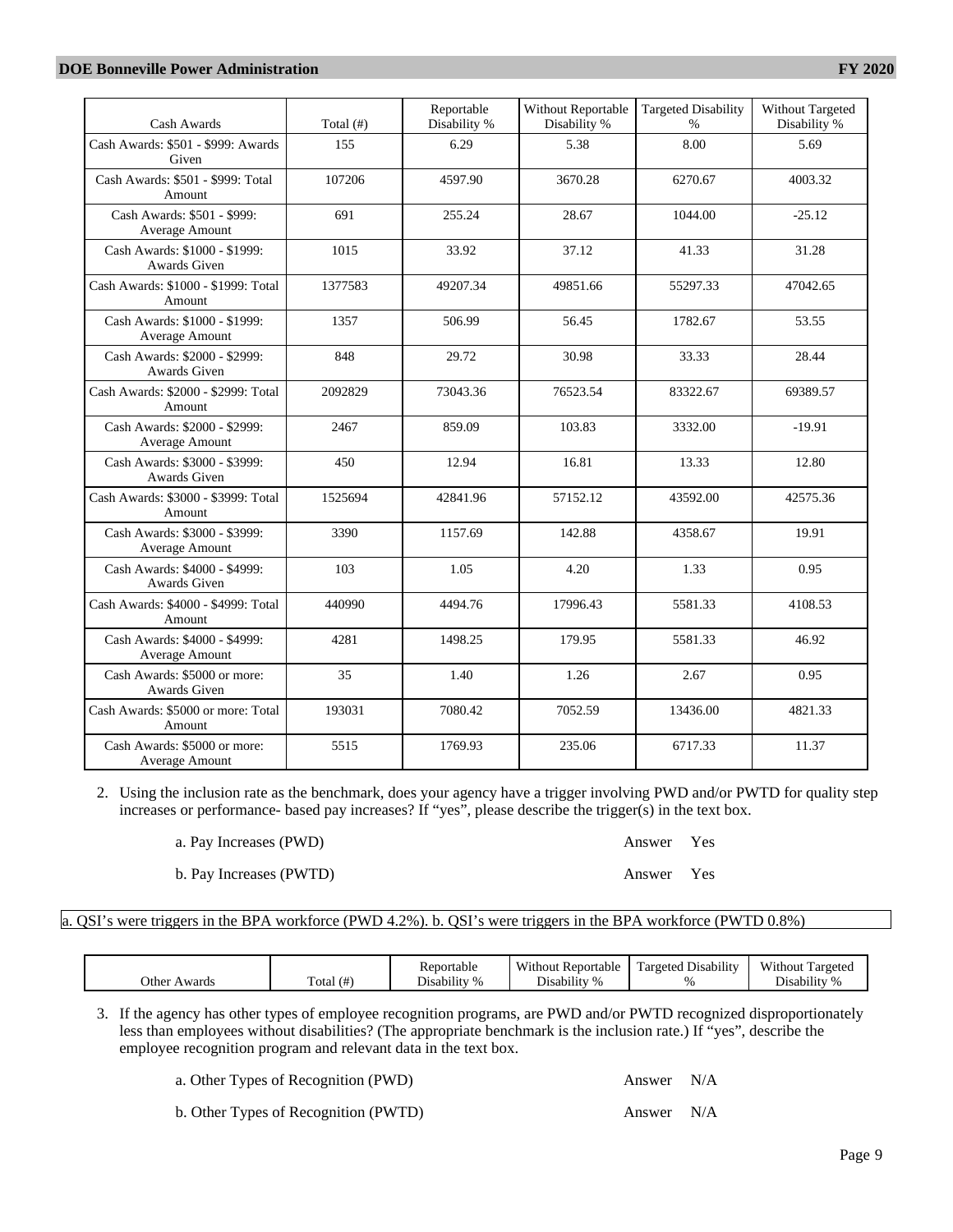not applicable

## **D. PROMOTIONS**

1. Does your agency have a trigger involving PWD among the qualified internal applicants and/or selectees for promotions to the senior grade levels? (The appropriate benchmarks are the relevant applicant pool for qualified internal applicants and the qualified applicant pool for selectees.) For non-GS pay plans, please use the approximate senior grade levels. If "yes", describe the trigger(s) in the text box. Select "n/a" if the applicant data is not available for your agency, and describe your plan to provide the data in the text box.

| a. SES                                 |        |     |
|----------------------------------------|--------|-----|
| i. Qualified Internal Applicants (PWD) | Answer | Yes |
| ii. Internal Selections (PWD)          | Answer | Yes |
| b. Grade GS-15                         |        |     |
| i. Qualified Internal Applicants (PWD) | Answer | Yes |
| ii. Internal Selections (PWD)          | Answer | Yes |
| c. Grade GS-14                         |        |     |
| i. Qualified Internal Applicants (PWD) | Answer | Yes |
| ii. Internal Selections (PWD)          | Answer | Yes |
| d. Grade GS-13                         |        |     |
| i. Qualified Internal Applicants (PWD) | Answer | Yes |
| ii. Internal Selections (PWD)          | Answer | Yes |

a. There were no Qualified Internal Applicants or Internal Selections for PWD's in the BPA workforce. b. There were no Qualified Internal Applicants or Internal Selections for PWD's in the BPA workforce. c. There were no Qualified Internal Applicants or Internal Selections for PWD's in the BPA workforce. d. There were no Qualified Internal Applicants or Internal Selections for PWD's in the BPA workforce.

2. Does your agency have a trigger involving PWTD among the qualified internal applicants and/or selectees for promotions to the senior grade levels? (The appropriate benchmarks are the relevant applicant pool for qualified internal applicants and the qualified applicant pool for selectees.) For non-GS pay plans, please use the approximate senior grade levels. If "yes", describe the trigger(s) in the text box. Select "n/a" if the applicant data is not available for your agency, and describe your plan to provide the data in the text box.

| i. Qualified Internal Applicants (PWTD)        | Answer | <b>Yes</b>     |
|------------------------------------------------|--------|----------------|
| ii. Internal Selections (PWTD)                 | Answer | <b>Yes</b>     |
| b. Grade GS-15                                 |        |                |
| <i>i.</i> Qualified Internal Applicants (PWTD) | Answer | N <sub>0</sub> |
| ii. Internal Selections (PWTD)                 | Answer | <b>Yes</b>     |
|                                                |        |                |

c. Grade GS-14

a. SES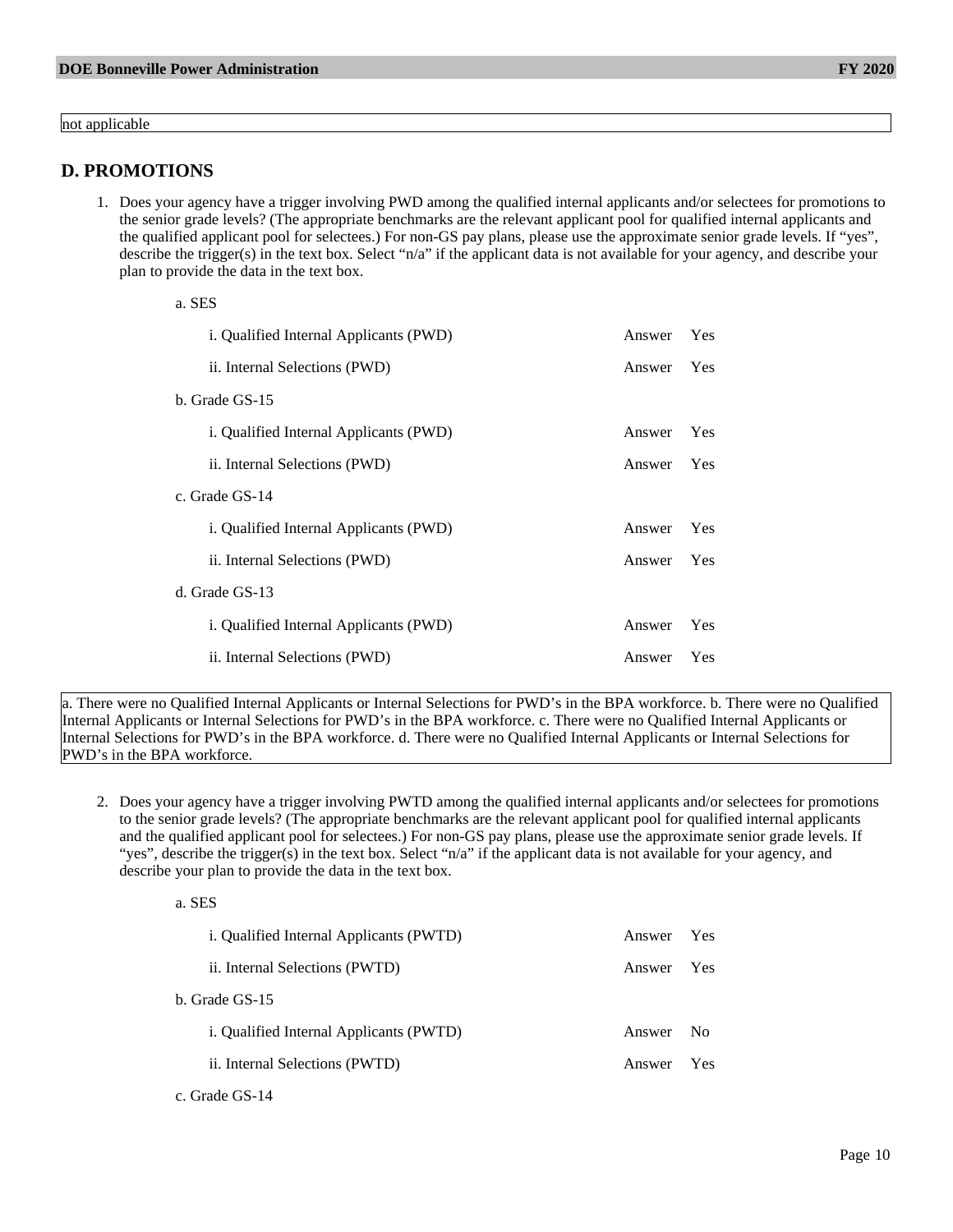| <i>i.</i> Qualified Internal Applicants (PWTD) | Answer | <b>Yes</b>   |
|------------------------------------------------|--------|--------------|
| ii. Internal Selections (PWTD)                 | Answer | <b>Yes</b>   |
| d. Grade GS-13                                 |        |              |
| <i>i.</i> Qualified Internal Applicants (PWTD) | Answer | $N_{\Omega}$ |
| ii. Internal Selections (PWTD)                 | Answer | Yes          |

a. There were no Qualified Internal Applicants or Internal Selections for PWTD's in the BPA workforce. b. There was one (2.70%) Qualified Internal Applicant, but no Internal Selections for PWTD's in the BPA workforce. c. There were no Qualified Internal Applicants or Internal Selections for PWTD's in the BPA workforce. d. There was one (3.33%) Qualified Internal Applicant, but no Internal Selections for PWTD's in the BPA workforce.

3. Using the qualified applicant pool as the benchmark, does your agency have a trigger involving PWD among the new hires to the senior grade levels? For non-GS pay plans, please use the approximate senior grade levels. If "yes", describe the trigger(s) in the text box. Select "n/a" if the applicant data is not available for your agency, and describe your plan to provide the data in the text box.

| a. New Hires to SES (PWD)   | Answer Yes |  |
|-----------------------------|------------|--|
| b. New Hires to GS-15 (PWD) | Answer Yes |  |
| c. New Hires to GS-14 (PWD) | Answer Yes |  |
| d. New Hires to GS-13 (PWD) | Answer No  |  |

a. There were no Qualified Internal Applicants or Internal Selections for PWD's in the BPA workforce. b. There were no Qualified Internal Applicant or Internal Selections for PWD's in the BPA workforce. c. There were no Qualified Internal Applicants or Internal Selections for PWD's in the BPA workforce. d. The participation of PWD's in the internal qualified applicant pool 3.33 %. Using that as the benchmark, the new hires at the GS-13 surpassed the benchmark with a participation rate of 21.4%.

4. Using the qualified applicant pool as the benchmark, does your agency have a trigger involving PWTD among the new hires to the senior grade levels? For non-GS pay plans, please use the approximate senior grade levels. If "yes", describe the trigger(s) in the text box. Select " $n/a$ " if the applicant data is not available for your agency, and describe your plan to provide the data in the text box.

| a. New Hires to SES (PWTD)   | Answer Yes |  |
|------------------------------|------------|--|
| b. New Hires to GS-15 (PWTD) | Answer Yes |  |
| c. New Hires to GS-14 (PWTD) | Answer Yes |  |
| d. New Hires to GS-13 (PWTD) | Answer Yes |  |

a. There were no Qualified Internal Applicants for Internal Selections for PWTD's in the BPA workforce. b. There were no Qualified Internal Applicant for Internal Selections for PWTD's in the BPA workforce. c. There were no Qualified Internal Applicants for Internal Selections for PWTD's in the BPA workforce. d. There were no Qualified Internal Applicants for Internal Selections for PWTD's in the BPA workforce.

5. Does your agency have a trigger involving PWD among the qualified internal applicants and/or selectees for promotions to supervisory

positions? (The appropriate benchmarks are the relevant applicant pool for qualified internal applicants and the qualified applicant pool for selectees.) If "yes", describe the trigger(s) in the text box. Select "n/a" if the applicant data is not available for your agency, and describe your plan to provide the data in the text box.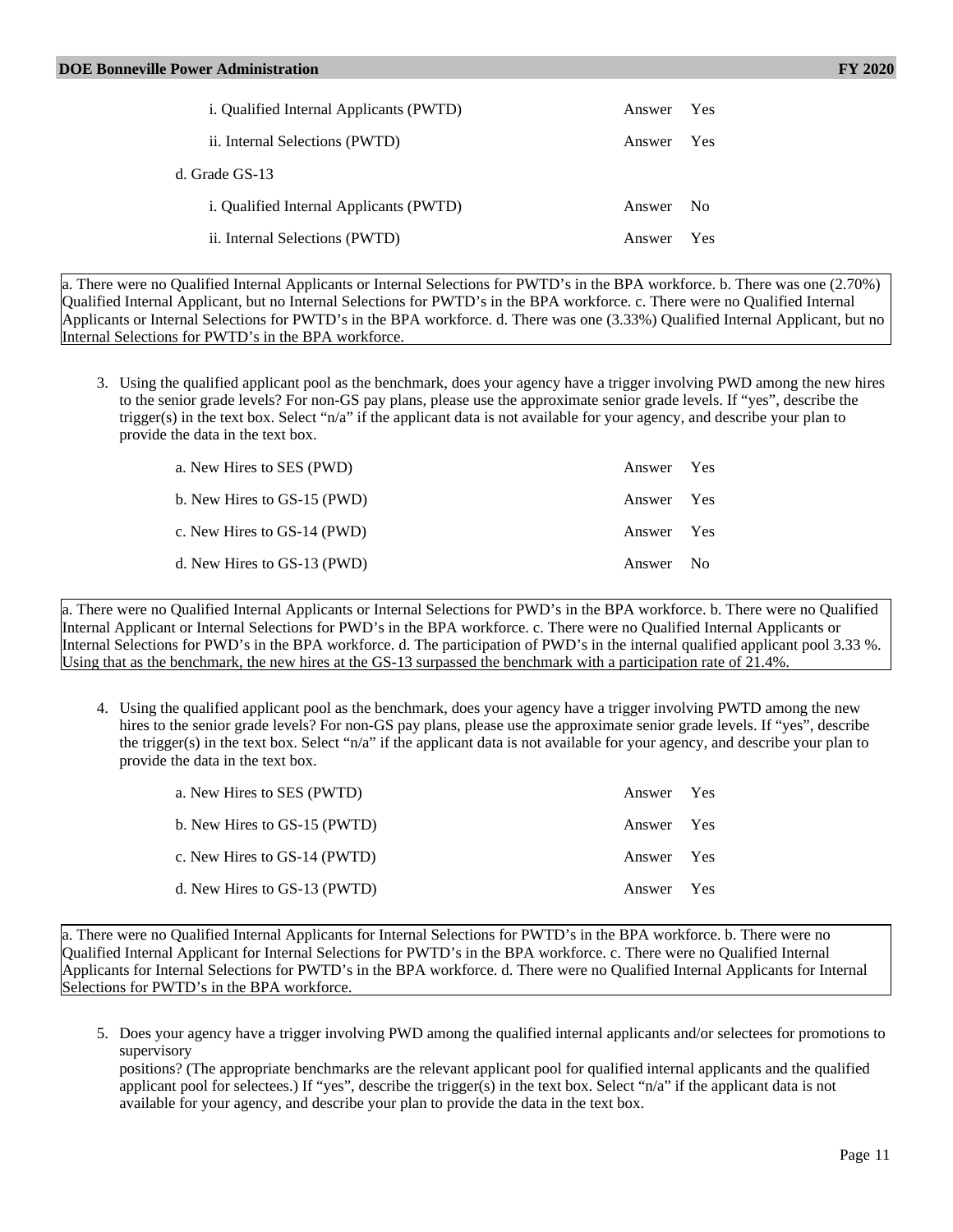| a. Executives                                 |        |     |
|-----------------------------------------------|--------|-----|
| <i>i.</i> Qualified Internal Applicants (PWD) | Answer | Yes |
| ii. Internal Selections (PWD)                 | Answer | Yes |
| b. Managers                                   |        |     |
| <i>i.</i> Qualified Internal Applicants (PWD) | Answer | Yes |
| ii. Internal Selections (PWD)                 | Answer | Yes |
| c. Supervisors                                |        |     |
| i. Qualified Internal Applicants (PWD)        | Answer | Yes |
| ii. Internal Selections (PWD)                 | Answer | Yes |
|                                               |        |     |

a. There were no Qualified Internal Applicants for Internal Selections for PWTD's in the BPA workforce. b. There was one Qualified Internal Applicant for Internal Selections for PWTD's in the BPA workforce and no selection. c. There was one Qualified Internal Applicant for Internal Selections for PWTD's in the BPA workforce and no selection.

6. Does your agency have a trigger involving PWTD among the qualified internal applicants and/or selectees for promotions to supervisory positions? (The appropriate benchmarks are the relevant applicant pool for qualified internal applicants and the qualified applicant pool for selectees.) If "yes", describe the trigger(s) in the text box. Select "n/a" if the applicant data is not available for your agency, and describe your plan to provide the data in the text box.

| a. Executives                                  |        |     |
|------------------------------------------------|--------|-----|
| i. Qualified Internal Applicants (PWTD)        | Answer | Yes |
| ii. Internal Selections (PWTD)                 | Answer | Yes |
| b. Managers                                    |        |     |
| <i>i.</i> Qualified Internal Applicants (PWTD) | Answer | Yes |
| ii. Internal Selections (PWTD)                 | Answer | Yes |
| c. Supervisors                                 |        |     |
| <i>i.</i> Qualified Internal Applicants (PWTD) | Answer | Yes |
| ii. Internal Selections (PWTD)                 | Answer | Yes |

a. There were no Qualified Internal Applicants for Internal Selections for PWTD's in the BPA workforce. b. There was one Qualified Internal Applicant for Internal Selections for PWTD's in the BPA workforce and no selection. c. There was one Qualified Internal Applicant for Internal Selections for PWTD's in the BPA workforce and no selection

7. Using the qualified applicant pool as the benchmark, does your agency have a trigger involving PWD among the selectees for new hires to supervisory positions? If "yes", describe the trigger(s) in the text box. Select "n/a" if the applicant data is not available for your agency, and describe your plan to provide the data in the text box.

| a. New Hires for Executives (PWD)  | Answer Yes |  |
|------------------------------------|------------|--|
| b. New Hires for Managers (PWD)    | Answer Yes |  |
| c. New Hires for Supervisors (PWD) | Answer Yes |  |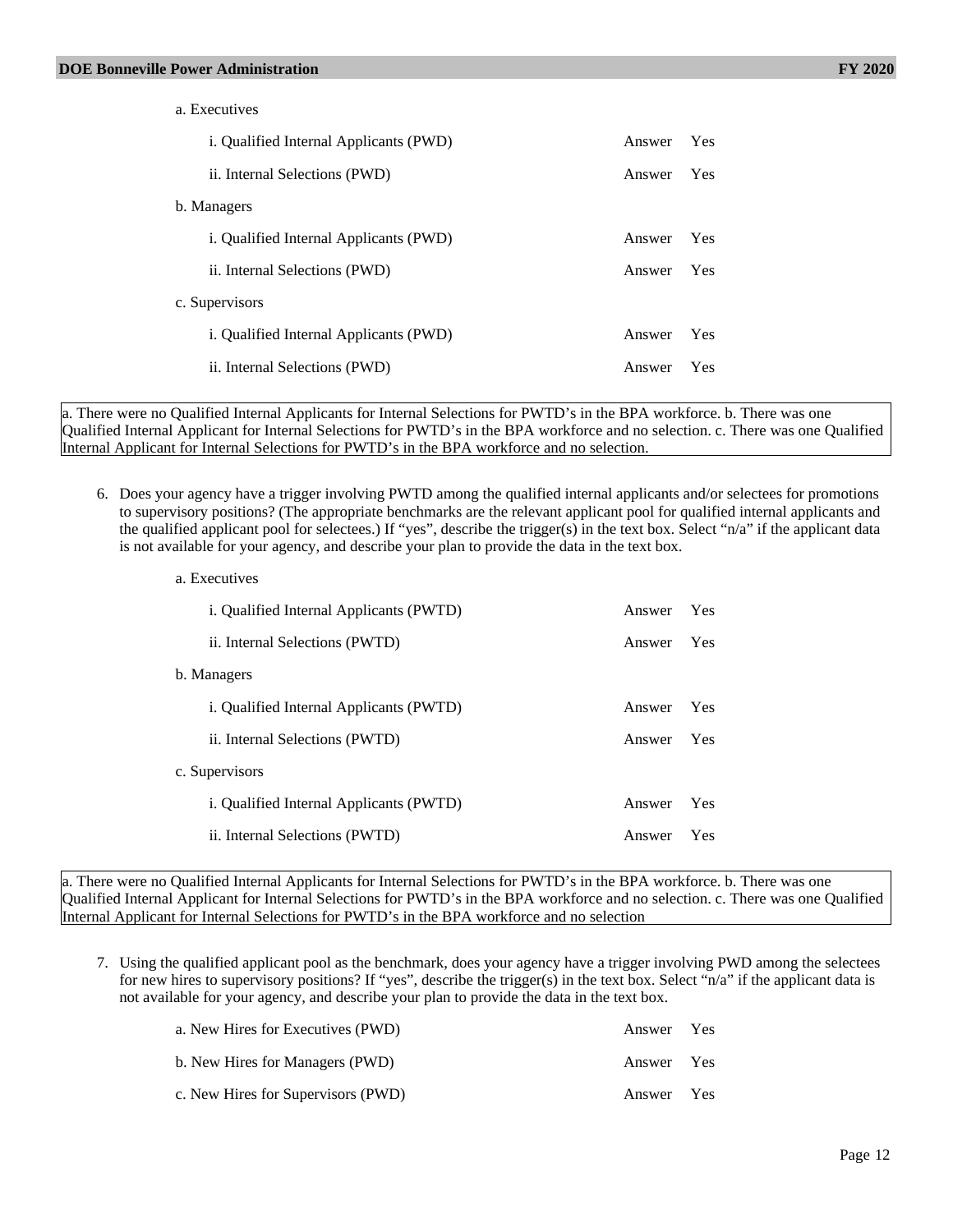a There were no Qualified Internal Applicants for Internal Selections for PWTD's in the BPA workforce, b. There was one<br>Qualified Internal Applicant for Internal Selections for PWTD's in the BPA workforce and no selection, Internal Applicant for Internal Selections for PWTD's in the BPA workforce and no selection.

8. Using the qualified applicant pool as the benchmark, does your agency have a trigger involving PWTD among the selectees for new hires to supervisory positions? If "yes", describe the trigger(s) in the text box. Select "n/a" if the applicant data is not available for your agency, and describe your plan to provide the data in the text box.

| a. New Hires for Executives (PWTD)  | Answer Yes |  |
|-------------------------------------|------------|--|
| b. New Hires for Managers (PWTD)    | Answer Yes |  |
| c. New Hires for Supervisors (PWTD) | Answer Yes |  |

a. There were no Qualified Internal Applicants for Internal Selections for PWTD's in the BPA workforce. b. There was one Qualified Internal Applicant for Internal Selections for PWTD's in the BPA workforce and no selection. c. There was one Qualified Internal Applicant for Internal Selections for PWTD's in the BPA workforce and no selection.

# Section VI: Plan to Improve Retention of Persons with Disabilities

To be model employer for persons with disabilities, agencies must have policies and programs in place to retain employees with disabilities. In this section, agencies should: (1) analyze workforce separation data to identify barriers retaining employees with disabilities; (2) describe efforts to ensure accessibility of technology and facilities; and (3) provide information on the reasonable accommodation program and workplace assistance services.

# **A. VOLUNTARY AND INVOLUNTARY SEPARATIONS**

1. In this reporting period, did the agency convert all eligible Schedule A employees with a disability into the competitive service after two years of satisfactory service (5 C.F.R.  $\S$  213.3102(u)(6)(i))? If "no", please explain why the agency did not convert all eligible Schedule A employees.

| Answer |
|--------|
|        |

2. Using the inclusion rate as the benchmark, did the percentage of PWD among voluntary and involuntary separations exceed that of persons without disabilities? If "yes", describe the trigger below.

| a. Voluntary Separations (PWD)   | Answer No |  |
|----------------------------------|-----------|--|
| b. Involuntary Separations (PWD) | Answer No |  |

| Seperations                             | Total # | Reportable Disabilities % | <b>Without Reportable</b><br>Disabilities % |
|-----------------------------------------|---------|---------------------------|---------------------------------------------|
| Permanent Workforce: Reduction in Force |         | 0.00                      | 0.001                                       |
| Permanent Workforce: Removal            |         | 0.00                      | 0.12                                        |
| Permanent Workforce: Resignation        |         | 0.67                      | 0.98                                        |
| Permanent Workforce: Retirement         | 93      | 4.70                      | 3.11                                        |
| Permanent Workforce: Other Separations  | 14      | 0.67                      | 0.47                                        |
| Permanent Workforce: Total Separations  | 137     | 6.04                      | 4.68                                        |

3. Using the inclusion rate as the benchmark, did the percentage of PWTD among voluntary and involuntary separations exceed that of persons without targeted disabilities? If "yes", describe the trigger below.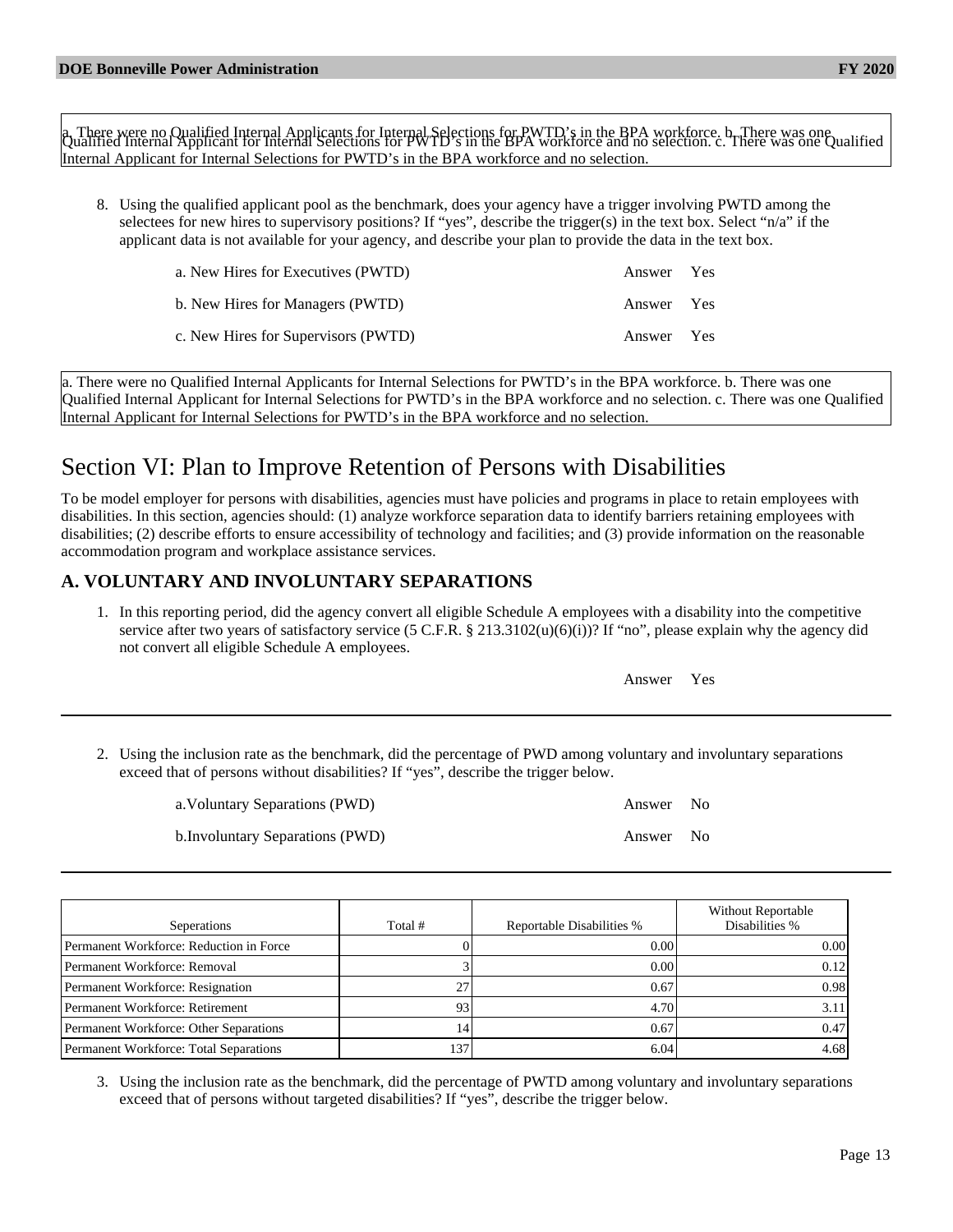b.Involuntary Separations (PWTD) Answer No

| Seperations                             | Total # | Targeted Disabilities % | Without Targeted Disabilities<br>% |
|-----------------------------------------|---------|-------------------------|------------------------------------|
| Permanent Workforce: Reduction in Force |         | 0.00                    | 0.00                               |
| Permanent Workforce: Removal            |         | 0.00                    | 0.11                               |
| Permanent Workforce: Resignation        | 27      | 2.67                    | 0.90 <sub>l</sub>                  |
| Permanent Workforce: Retirement         | 93      | 6.67                    | 3.18                               |
| Permanent Workforce: Other Separations  | 14      | 0.00                    | 0.51                               |
| Permanent Workforce: Total Separations  | 137     | 9.33                    | 4.70                               |

4. If a trigger exists involving the separation rate of PWD and/or PWTD, please explain why they left the agency using exit interview results and other data sources.

#### not applicable

# **B. ACCESSIBILITY OF TECHNOLOGY AND FACILITIES**

Pursuant to 29 CFR §1614.203(d)(4), federal agencies are required to inform applicants and employees of their rights under Section 508 of the Rehabilitation Act of 1973 (29 U.S.C. § 794(b), concerning the accessibility of agency technology, and the Architectural Barriers Act of 1968 (42 U.S.C. § 4151-4157), concerning the accessibility of agency facilities. In addition, agencies are required to inform individuals where to file complaints if other agencies are responsible for a violation.

1. Please provide the internet address on the agency's public website for its notice explaining employees' and applicants' rights under Section 508 of the Rehabilitation Act, including a description of how to file a complaint.

<https://www.bpa.gov/Contact/website/Pages/Accessibility.aspx>

2. Please provide the internet address on the agency's public website for its notice explaining employees' and applicants' rights under the

Architectural Barriers Act, including a description of how to file a complaint.

[https://www.bpa.gov/Doing%20Business/finassist/docfa/BFAI-FY17-wo\\_Rx.pdf \(see page 141\)](https://www.bpa.gov/Doing%20Business/finassist/docfa/BFAI-FY17-wo_Rx.pdf (see page 141))

3. Describe any programs, policies, or practices that the agency has undertaken, or plans on undertaking over the next fiscal year, designed to improve accessibility of agency facilities and/or technology.

Here are several that we have executed in the last year or plan on undertaking this fiscal year. • Touchless ADA operators on all restrooms and ADA accessible areas • New Dyson Airblades mounted at ADA height • Touchless ADA operators at the East/West entry points • West entry gate ADA operator replacement • Touchless faucets, soap dispensers, flushometers on urinals and toilets, and paper towel dispensers • New ADA water closets and urinals mounted at correct ADA height in all restrooms • New ADA restroom partitions in all restrooms and locker rooms • New drinking and bottle filling stations at ADA height – FY19

# **C. REASONABLE ACCOMMODATION PROGRAM**

Pursuant to 29 C.F.R. § 1614.203(d)(3), agencies must adopt, post on their public website, and make available to all job applicants and employees, reasonable accommodation procedures.

1. Please provide the average time frame for processing initial requests for reasonable accommodations during the reporting period. (Please do not include previously approved requests with repetitive accommodations, such as interpreting services.)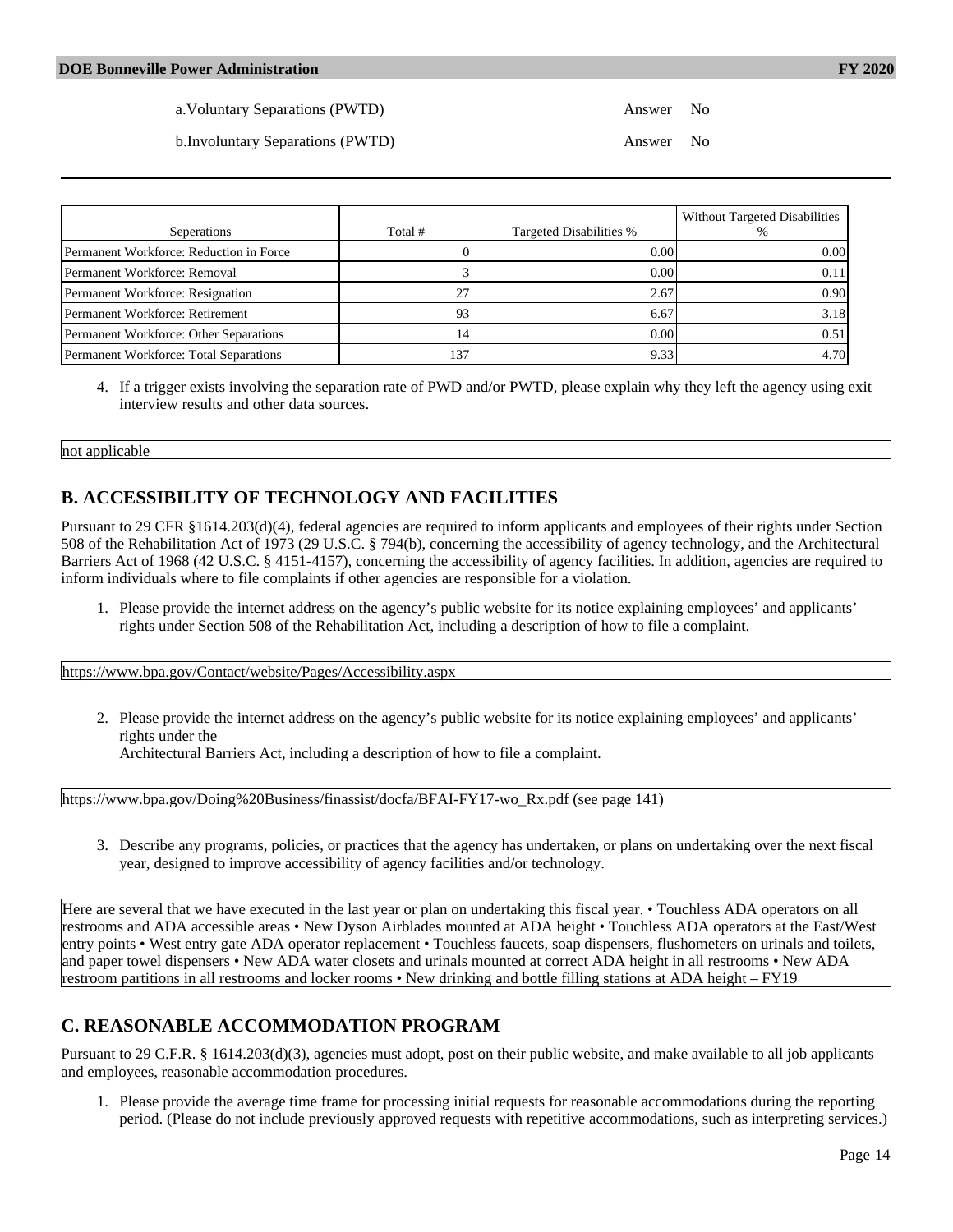The average time for processing requests is 29 calendar days.

2. Describe the effectiveness of the policies, procedures, or practices to implement the agency's reasonable accommodation program. Some examples of an effective program include timely processing requests, timely providing approved accommodations, conducting training for managers and supervisors, and monitoring accommodation requests for trends.

Over the past year we've provided manager training, created a database for monitoring the program, updated our website based on user feedback, and consolidated many of our files to one system for easy reference.

## **D. PERSONAL ASSISTANCE SERVICES ALLOWING EMPLOYEES TO PARTICIPATE IN THE WORKPLACE**

*Pursuant to 29 CFR §1614.203(d)(5), federal agencies, as an aspect of affirmative action, are required to provide personal assistance services (PAS) to employees who need them because of a targeted disability, unless doing so would impose an undue hardship on the agency.*

Describe the effectiveness of the policies, procedures, or practices to implement the PAS requirement. Some examples of an effective program include timely processing requests for PAS, timely providing approved services, conducting training for managers and supervisors, and monitoring PAS requests for trends.

BPA timely processes individual requests for PAS on an ad-hoc basis.

# Section VII: EEO Complaint and Findings Data

## **A. EEO COMPLAINT DATA INVOLVING HARASSMENT**

1. During the last fiscal year, did a higher percentage of PWD file a formal EEO complaint alleging harassment, as compared to the governmentwide average?

Answer No

2. During the last fiscal year, did any complaints alleging harassment based on disability status result in a finding of discrimination or a settlement agreement?

Answer No

3. If the agency had one or more findings of discrimination alleging harassment based on disability status during the last fiscal year, please describe the corrective measures taken by the agency.

not applicable

## **B. EEO COMPLAINT DATA INVOLVING REASONABLE ACCOMMODATION**

1. During the last fiscal year, did a higher percentage of PWD file a formal EEO complaint alleging failure to provide a reasonable

accommodation, as compared to the government-wide average?

Answer No

2. During the last fiscal year, did any complaints alleging failure to provide reasonable accommodation result in a finding of discrimination or a settlement agreement?

Answer No

3. If the agency had one or more findings of discrimination involving the failure to provide a reasonable accommodation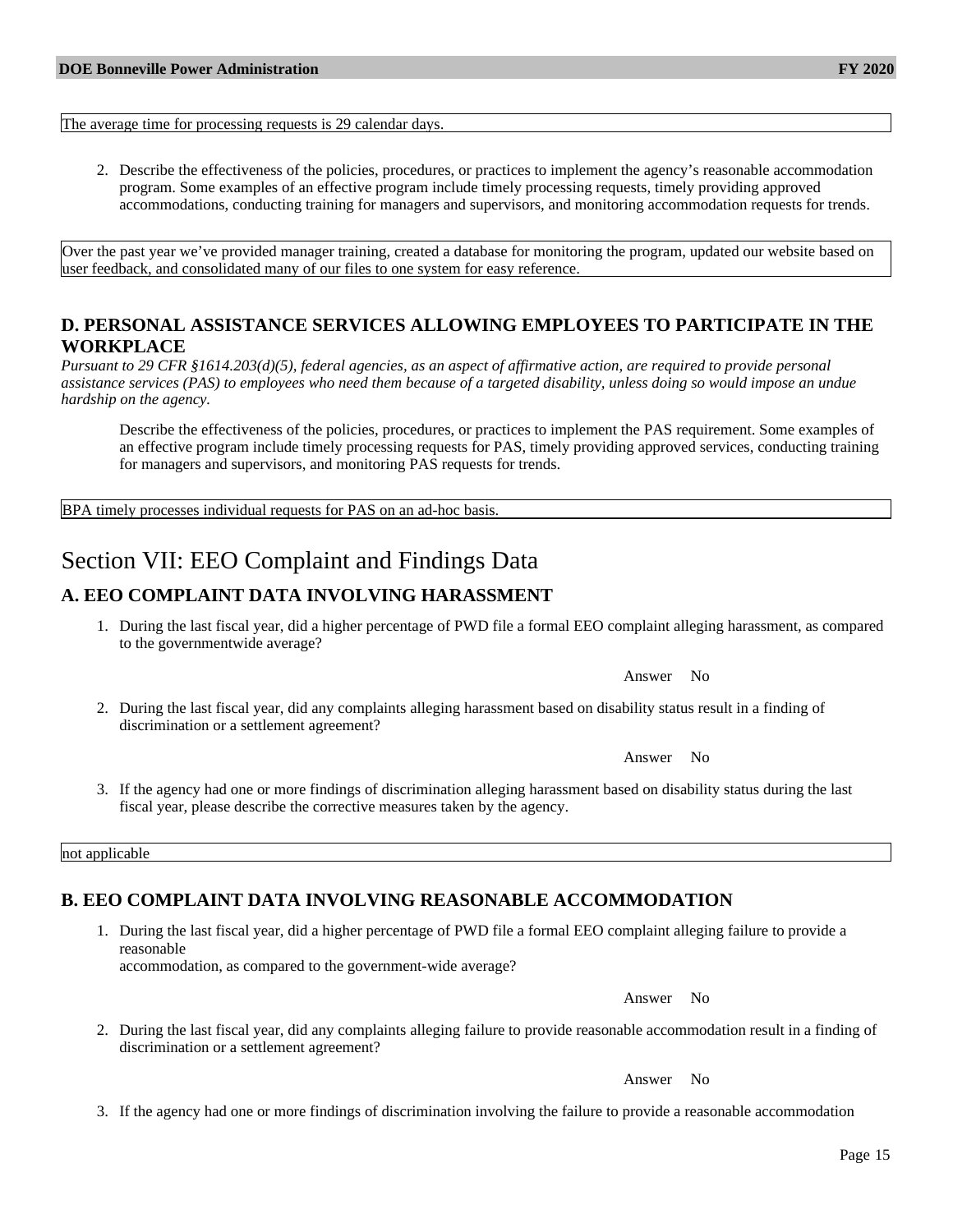during the last fiscal year, please describe the corrective measures taken by the agency.

not applicable

# Section VIII: Identification and Removal of Barriers

*Element D of MD-715 requires agencies to conduct a barrier analysis when a trigger suggests that a policy, procedure, or practice may be impeding the employment opportunities of a protected EEO group.*

1. Has the agency identified any barriers (policies, procedures, and/or practices) that affect employment opportunities for PWD and/or PWTD?

Answer Yes

2. Has the agency established a plan to correct the barrier(s) involving PWD and/or PWTD?

Answer Yes

3. Identify each trigger and plan to remove the barrier(s), including the identified barrier(s), objective(s), responsible official(s), planned activities, and, where applicable, accomplishments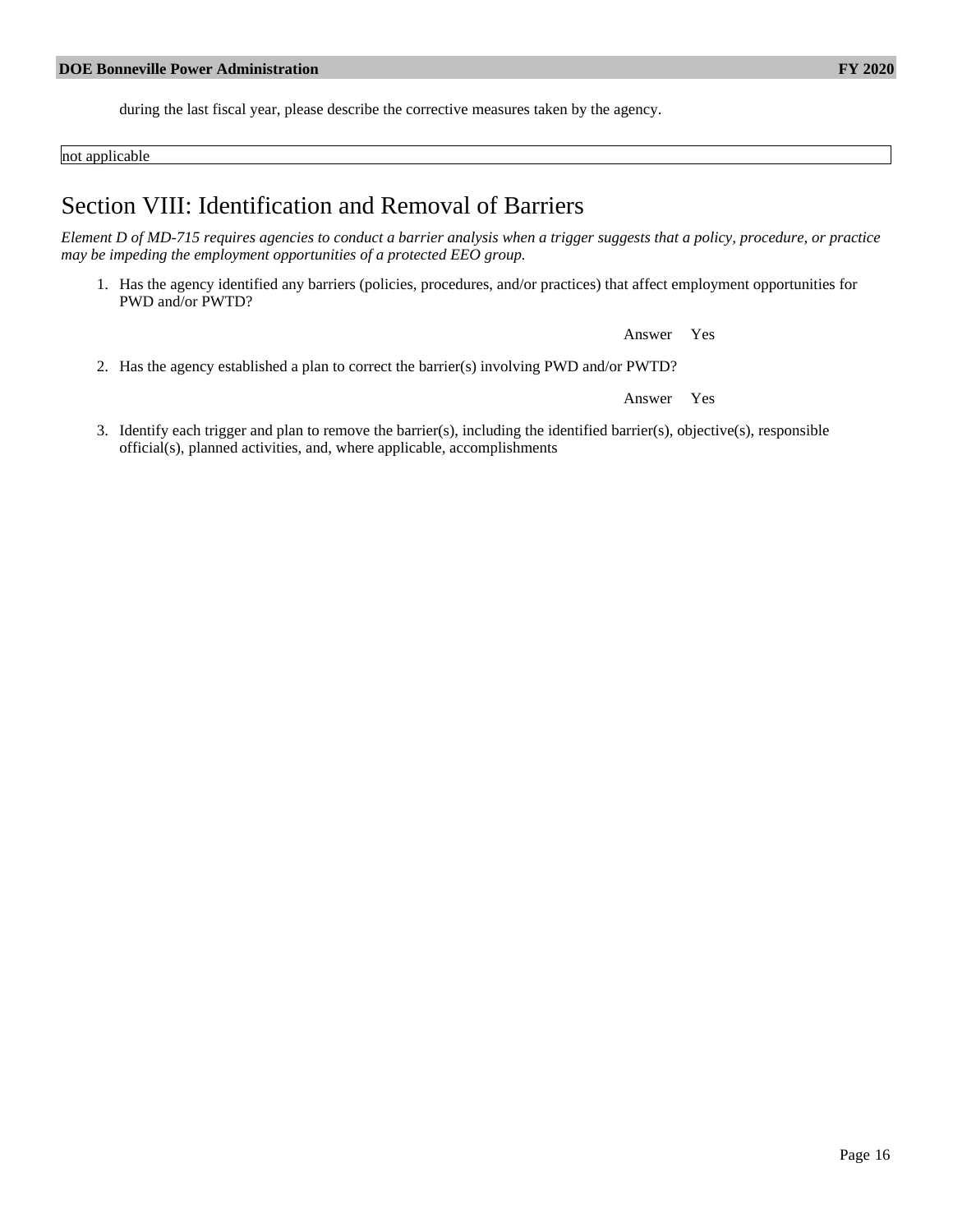| <b>Source of the Trigger:</b>                                                                                                                    |                              | EEO Complaint(s)                                   |                                |                                     |                                                                                                                                                                                                                                        |                                                                                                                                                                                                                                                                                                                                                                                                                                                                                                         |  |  |
|--------------------------------------------------------------------------------------------------------------------------------------------------|------------------------------|----------------------------------------------------|--------------------------------|-------------------------------------|----------------------------------------------------------------------------------------------------------------------------------------------------------------------------------------------------------------------------------------|---------------------------------------------------------------------------------------------------------------------------------------------------------------------------------------------------------------------------------------------------------------------------------------------------------------------------------------------------------------------------------------------------------------------------------------------------------------------------------------------------------|--|--|
| Specific Workforce Data<br><b>Table:</b>                                                                                                         |                              | NA                                                 |                                |                                     |                                                                                                                                                                                                                                        |                                                                                                                                                                                                                                                                                                                                                                                                                                                                                                         |  |  |
| <b>STATEMENT OF</b><br><b>A TRIGGER FOR A</b><br><b>POTENTIAL BARRIER:</b><br>Provide a brief narrative<br>describing the condition at<br>issue. | <b>CONDITION THAT WAS</b>    | and retention of PWD.                              |                                |                                     |                                                                                                                                                                                                                                        | Formal Complaints of Discrimination citing discrimination based on disability are high. While<br>PWD comprise 10.5% of the workforce, 31% of the EEO cases cite a disability as the basis. Modify<br>and implement new approaches to PWD educational outreach. Provide training in an effort to<br>increase workforce competencies about working with PWD, providing reasonable accommodations,<br>ensuring accessibility as well as ensuring mechanisms are available and accessible to ensure support |  |  |
| How was the condition<br>recognized as a potential<br>barrier?                                                                                   |                              |                                                    |                                |                                     |                                                                                                                                                                                                                                        |                                                                                                                                                                                                                                                                                                                                                                                                                                                                                                         |  |  |
| <b>STATEMENT OF</b>                                                                                                                              |                              | <b>Barrier Group</b>                               |                                |                                     |                                                                                                                                                                                                                                        |                                                                                                                                                                                                                                                                                                                                                                                                                                                                                                         |  |  |
| <b>BARRIER GROUPS:</b>                                                                                                                           |                              | People with Disabilities                           |                                |                                     |                                                                                                                                                                                                                                        |                                                                                                                                                                                                                                                                                                                                                                                                                                                                                                         |  |  |
| <b>Barrier Analysis Process</b><br>Completed?:                                                                                                   |                              | $\mathbf Y$                                        |                                |                                     |                                                                                                                                                                                                                                        |                                                                                                                                                                                                                                                                                                                                                                                                                                                                                                         |  |  |
| <b>Barrier(s)</b> Identified?:                                                                                                                   |                              | Y                                                  |                                |                                     |                                                                                                                                                                                                                                        |                                                                                                                                                                                                                                                                                                                                                                                                                                                                                                         |  |  |
| <b>STATEMENT OF</b><br><b>IDENTIFIED BARRIER:</b>                                                                                                |                              |                                                    | <b>Barrier Name</b>            |                                     |                                                                                                                                                                                                                                        | <b>Description of Policy, Procedure, or Practice</b>                                                                                                                                                                                                                                                                                                                                                                                                                                                    |  |  |
| of the agency policy,<br>procedure<br>or practice that has been<br>determined to be the barrier<br>of the<br>undesired condition.                | Provide a succinct statement |                                                    |                                |                                     |                                                                                                                                                                                                                                        |                                                                                                                                                                                                                                                                                                                                                                                                                                                                                                         |  |  |
|                                                                                                                                                  |                              |                                                    |                                | Objective(s) and Dates for EEO Plan |                                                                                                                                                                                                                                        |                                                                                                                                                                                                                                                                                                                                                                                                                                                                                                         |  |  |
| Date<br><b>Initiated</b>                                                                                                                         | <b>Target Date</b>           | <b>Sufficient</b><br>Funding /<br><b>Staffing?</b> | <b>Date</b><br><b>Modified</b> | Date<br>Completed                   |                                                                                                                                                                                                                                        | <b>Objective Description</b>                                                                                                                                                                                                                                                                                                                                                                                                                                                                            |  |  |
| 10/01/2019                                                                                                                                       | 09/30/2023                   | Yes                                                |                                |                                     |                                                                                                                                                                                                                                        | Conduct focus groups with employees and targeted<br>disabilities to discuss their recruitment, hiring and<br>career growth experiences with the agency.                                                                                                                                                                                                                                                                                                                                                 |  |  |
| 10/01/2019                                                                                                                                       | 09/30/2023                   | Yes                                                |                                |                                     | community.                                                                                                                                                                                                                             | Meet with disability organizations and universities'<br>Disabled Student Services offices to explore the<br>perceptions of the agency within the disability                                                                                                                                                                                                                                                                                                                                             |  |  |
| 10/01/2019                                                                                                                                       | 09/30/2023                   | Yes                                                |                                |                                     |                                                                                                                                                                                                                                        | Evaluate the career advancement opportunities for<br>employees with targeted disabilities to and through the<br>mission critical occupations.                                                                                                                                                                                                                                                                                                                                                           |  |  |
| 10/01/2019                                                                                                                                       | 09/30/2023                   | Yes                                                |                                |                                     | Review all occupations and identify series having<br>occupational requirements that may preclude<br>employment of People with Targeted Disabilities.<br>Conduct climate assessment (surveys) to obtain<br>feedback from the workforce. |                                                                                                                                                                                                                                                                                                                                                                                                                                                                                                         |  |  |
|                                                                                                                                                  |                              |                                                    |                                | <b>Responsible Official(s)</b>      |                                                                                                                                                                                                                                        |                                                                                                                                                                                                                                                                                                                                                                                                                                                                                                         |  |  |
|                                                                                                                                                  | <b>Title</b>                 |                                                    |                                | <b>Name</b>                         |                                                                                                                                                                                                                                        | <b>Standards Address The Plan?</b>                                                                                                                                                                                                                                                                                                                                                                                                                                                                      |  |  |